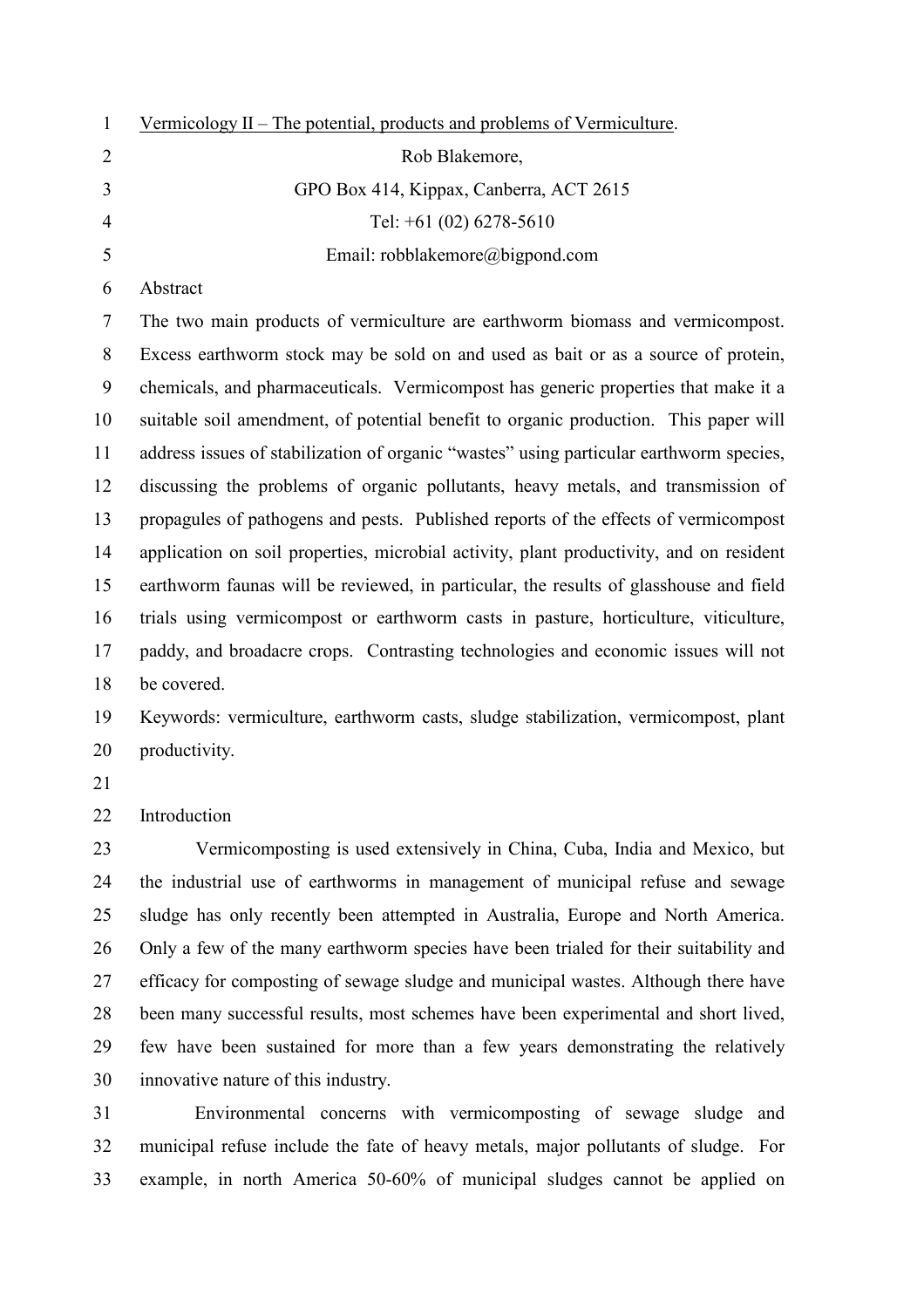1 agricultural land because the cadmium (Cd) content exceeds the permissible heavy 2 metal limit (of 25 ppm) (Tyagi and Couillard, 1991). Different earthworm species 3 deal with heavy metals in different ways: immobilisation and excretion being the most 4 important strategies employed to minimise toxic effects. This implies that the choice 5 of earthworm species depends on the particular task required of it and on the range of 6 products anticipated: protein preparation would best be done using species that egest 7 cadmium, rather than accumulate it. However, this view is an oversimplification and 8 there are a number of important over-riding factors that limit the choice of species.

9 Other considerations include accumulation and concentration of pesticides 10 such as organochlorines, and the potential for dissemination of pathogens such as 11 enteric bacteria, viruses, parasitic protists (e.g. Giardia spp., Entamoeba spp. 12 Cryptosporidium spp., Toxoplasma spp.), nematodes and cestodes, as well as plant 13 pathogens and weed propagules.

- 14
- 15

## 16 The major issues addressed in this synopsis are:

- 17
- 18 decomposition of sewage sludge by earthworms;
- 19 suitability and efficacy of different species;
- 20 accumulation of heavy metals;
- 21 accumulation of organic pollutants;
- 22 residues of heavy metals and pollutants in castings;
- 23 potential for transmission of pathogens;
- 24 effect of vermicast/compost on suppression of plant pathogens and on crop
- 25 yields.
- 26
- 27 Issues not covered are:
- 28 composting technology and economics;
- 29 comparison of the various composter species.
- 30
- 31 Background
- 32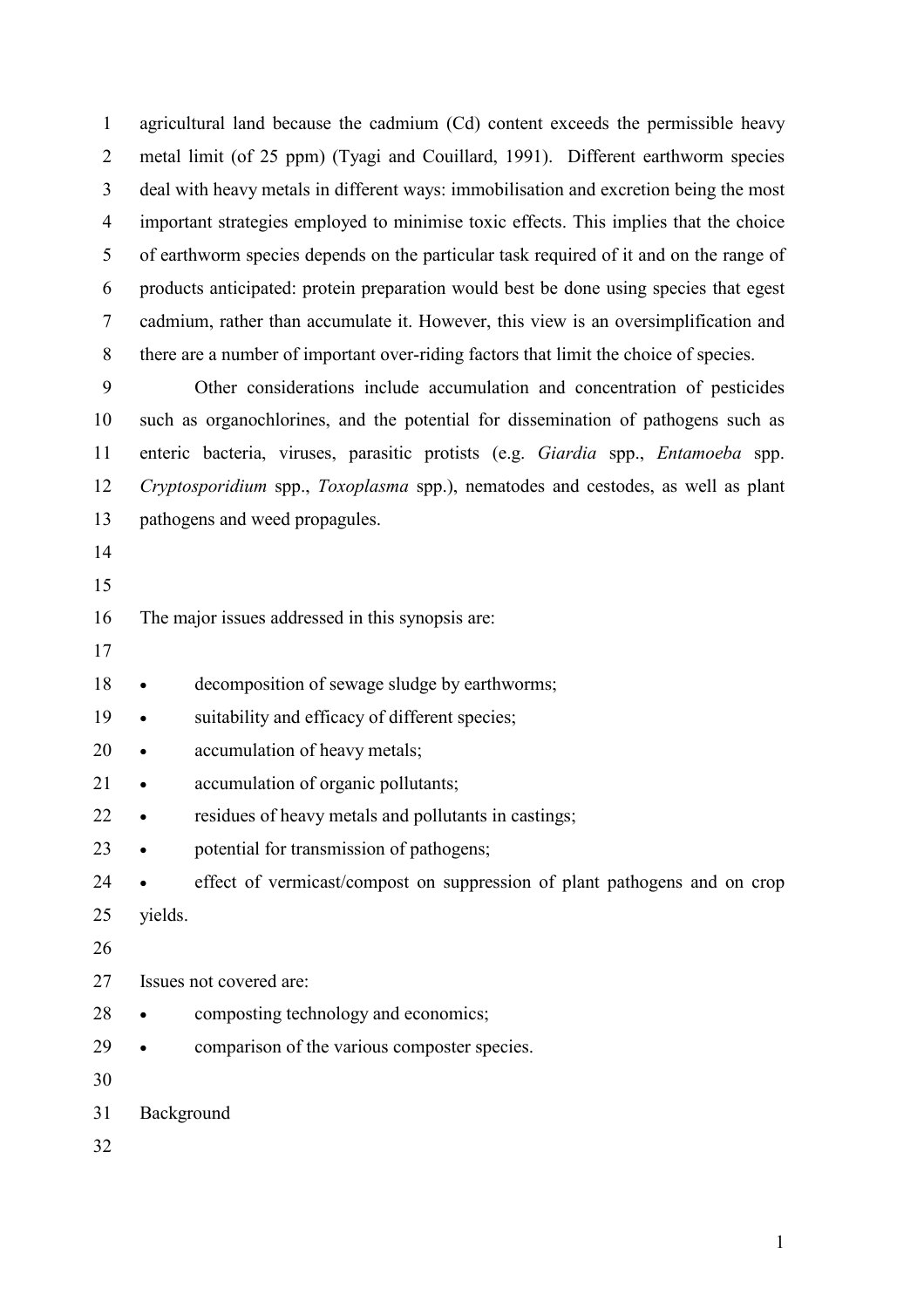1 Increasing population density, combined with restrictions on ocean dumping, 2 incineration and landfilling require innovative methods of disposal of domestic 3 'wastes'. Appropriate disposal involves both maximum cost-effective recovery of 4 recycleable constituents and transformation of non-recoverable material into forms 5 which do not present environmental hazards (Applehof, 1981). Two traditional 6 methods of disposal that have received a lot of attention are composting and spreading 7 of biosolids on the land as fertilizer. Potential problems with either method relate to 8 the persistence of heavy metals and pesticides and to the dissemination of pathogens 9 (eg. Epstein, 1988). These problems have been dealt with in the past by bulking 10 sewage sludge with innocuous material to dilute concentrations of contaminants and 11 by sterilizing and aerating to reduce pathogens.

12 Trials on vermicomposting of sewage sludge began in the 1970's (Knight, 13 1989). Several sewage works in the USA established pilot schemes, amongst the 14 largest were Lufkin, Texas and Keysville, Maryland. The plant at Lufkin could 15 process up to 4 tonnes of sludge a week by spraying thickened sludge over sawdust to 16 create a material suitable for vermiculture using Eisenia fetida (Savigny, 1826) the 17 "Tiger worm" or "Compost worm" (Pincince et al., 1981). At Keysville, the method 18 used raised indoor beds and concentrated air-dried sludge. However, the schemes 19 suffered technical difficulties and were uneconomic (Knight, 1989). Many subsequent 20 attempts at vermicomposting of sludge have suffered the effects of extravagant claims, 21 made often by entrepreneurs or environmental zealots, and lacking in rigorous 22 scientific research, as a result few of these early trials were sustainable.

23 Scientific investigation of vermicomposting of sludge began in New York in 24 1976 (Hartenstein and Mitchell, 1978). This work was the basis for a workshop 25 entitled "Utilization of Soil Organisms in Sludge Management" (Hartenstein, 1978). 26 Other conference proceeedings include those compiled by Applehof (1981). Review 27 articles appear in Edwards & Neuhauser (1988) while more general reviews on 28 earthworm biology and ecology are by Edwards & Lofty (1977), Satchell (1983), Lee 29 (1985), and Edwards & Bohlen (1996)

30

31 1. Decomposition of sewage sludge and municipal wastes by earthworms

32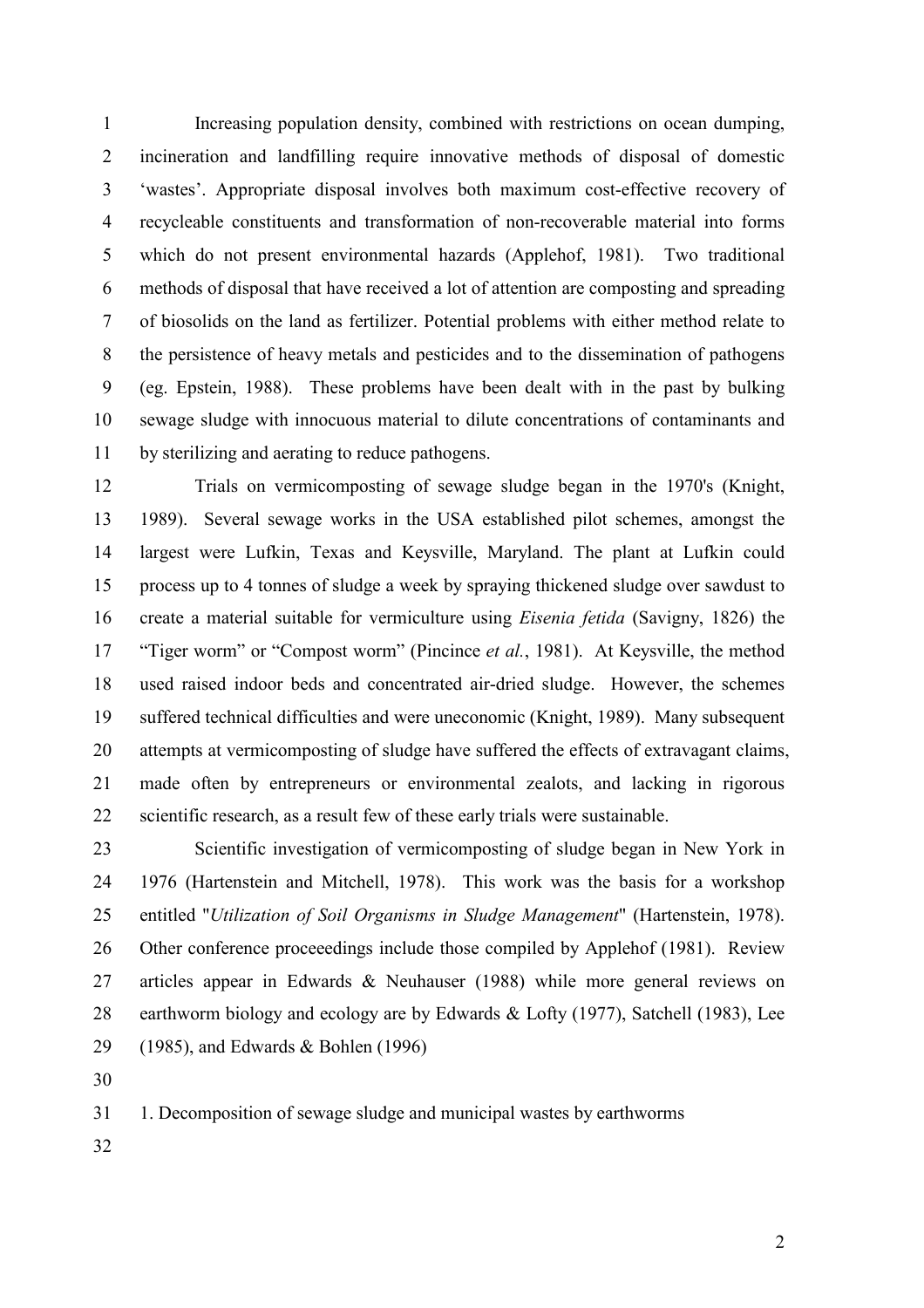1 Vermicomposting uses earthworms to mix, fragment and aerate the source material 2 making it more conducive to microbial activity and generally avoiding the exothermic 3 stage. Vermicomposting has been stated to offer the following advantages over 4 thermophilic composting (Domingues et al., 1997):

5 • Less manual manipulation of the composting material.

- 6 Greater rates of humification, the processing of organic wastes in 1-2 months.
- 7 Pathogenic microbes are reduced and product can have suppressive effect on 8 soilborne pathogens (as for compost).
- 9 Greater reduction in bioavailable heavy metals than in composting.

10 • Product is microbially enhanced and has good crumb structure and nutrient status, 11 also contains plant-hormonal agents.

- 12 Potential by-product of earthworm biomass.
- 13

14 Vermicomposting can thus provide an organic product in less time with less handling 15 when compared to thermophilic composting. However composting alone is simpler to 16 manage for the purposes of stabilization and sanitization (i.e., removal of pathogens 17 and weed seeds) (Ingham, 1999). Riggle and Holmes (1994: 60) report on a Canadian 18 company's proprietary "Vermiconversion System" that combines thremophiolic 19 composting for 3-15 days to neutralize pathogens and weed seed, followed by 20 vermicomposting for 30 days.

21

22 Earthworms facilitate the stabilization of organic wastes because their activity 23 maintains aerobic conditions and ingested solids are converted into discrete, odorless 24 casts (Waugh & Mitchell, 1981; Haimi & Huhta, 1987; Loehr et al., 1988). 25 Earthworms and microorganisms enhance each other's activity in the composting 26 process (Satchell, 1983a). To be useful in sludge management programs, earthworms 27 must readily colonise sludge, increase the stabilization rate compared with other 28 composting methods, and be economical in terms of operating costs and marketability 29 of final products.

30 Anaerobically-digested sludge was found to be acutely toxic to Eisenia fetida 31 but this toxicity disappeared when the sludge was allowed to age for 2 months as thin 32 layers exposed to air (Hartenstein & Mitchell, 1978). Moreover, the subsequent rate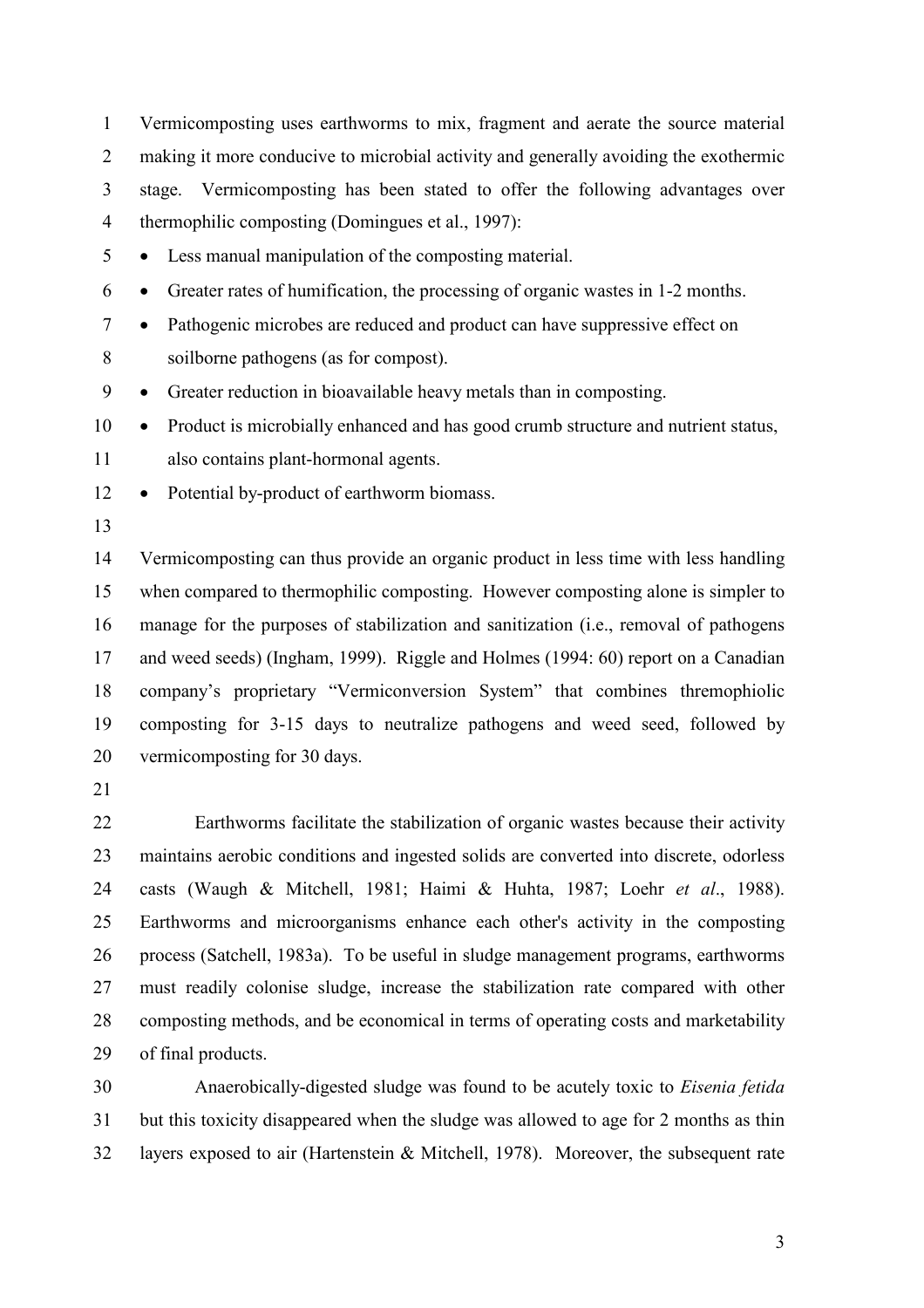1 of decomposition was accelerated about 2- to 5-fold following its conversion into 2 casts by earthworms Toxicity was believed to relate to redox potential and it was 3 later shown that anaerobic sludge was non-toxic to E. fetida only after it attained an 4 E<sub>h</sub> of greater than 250 mV as the sludge aged on soil (Kaplan et al., 1980a). A 5 substrate's redox potential  $(E_h)$  is its reducing or oxidising capacity, measured in mV 6 potential difference. High  $E_h$  values indicate oxidizing conditions determined by 7 factors such as moisture content, oxygen permeability and organic matter content, 8 factors that perhaps reflect a substrate's habitability for earthworms. However, some 9 sludges that have achieved an  $E_h$  of greater than 250 mV may still fail to provide 10 adequate nourishment to earthworms due to retention of toxic but unidentified 11 material (Hartenstein and Mitchell, 1978). Organic wastes containing much ammonia 12 or large amounts of inorganic salts are toxic to E. fetida according to Edwards (1988).

13 Hartenstein & Mitchell (1978) reported that E. fetida, when placed directly in 14 aerobically-digested sludge drying beds, hasted the decomposition process where the 15 moisture content of the drying sludge was below critical levels. In the absence of 16 earthworms, anaerobic processes predominated over aerobic ones and decompostion 17 slowed. In its untreated state, aerobic sludge assumes a rock-like hardness upon 18 drying and is resistant to rewetting, passage of this sludge through earthworms results 19 in casts which have a large surface area, dry rapidly and yet can readily resorb water.

20 Neuhauser et al. (1988) showed that E. fetida can double the rate of 21 destruction of volatile solids in aerobically digested sludge after 20 days, probably due 22 to increased aeration and other processes of earthworm activity. These authors also 23 found that optimum *E. fetida* growth was when total sludge solids upper range was 24 about 16% on a wet basis. Experiments by Loehr et al. (1988) demonstrated that 25 vermistabilization of fresh aerated sludge with *E. fetida* functioned successfully in 26 trials run for 27 weeks. Conversely, Neuhauser et al. (1988) found that as aerobic 27 sludge aged for more that 12 weeks its nutritive value to earthworms decreased 28 rapidly.

29 Promising early reports from several pilot schemes were not unsustained. 30 Three such schemes are mentioned by Lee (1985). One was a trial in southern 31 California (described by Collier and Livingstone, 1981) that was discontinued despite 32 producing vermicompost favourable for plant growth and acceptable to growers. 33 Another operation established at Lufkin, Texas (Pincince et al., 1981) failed when the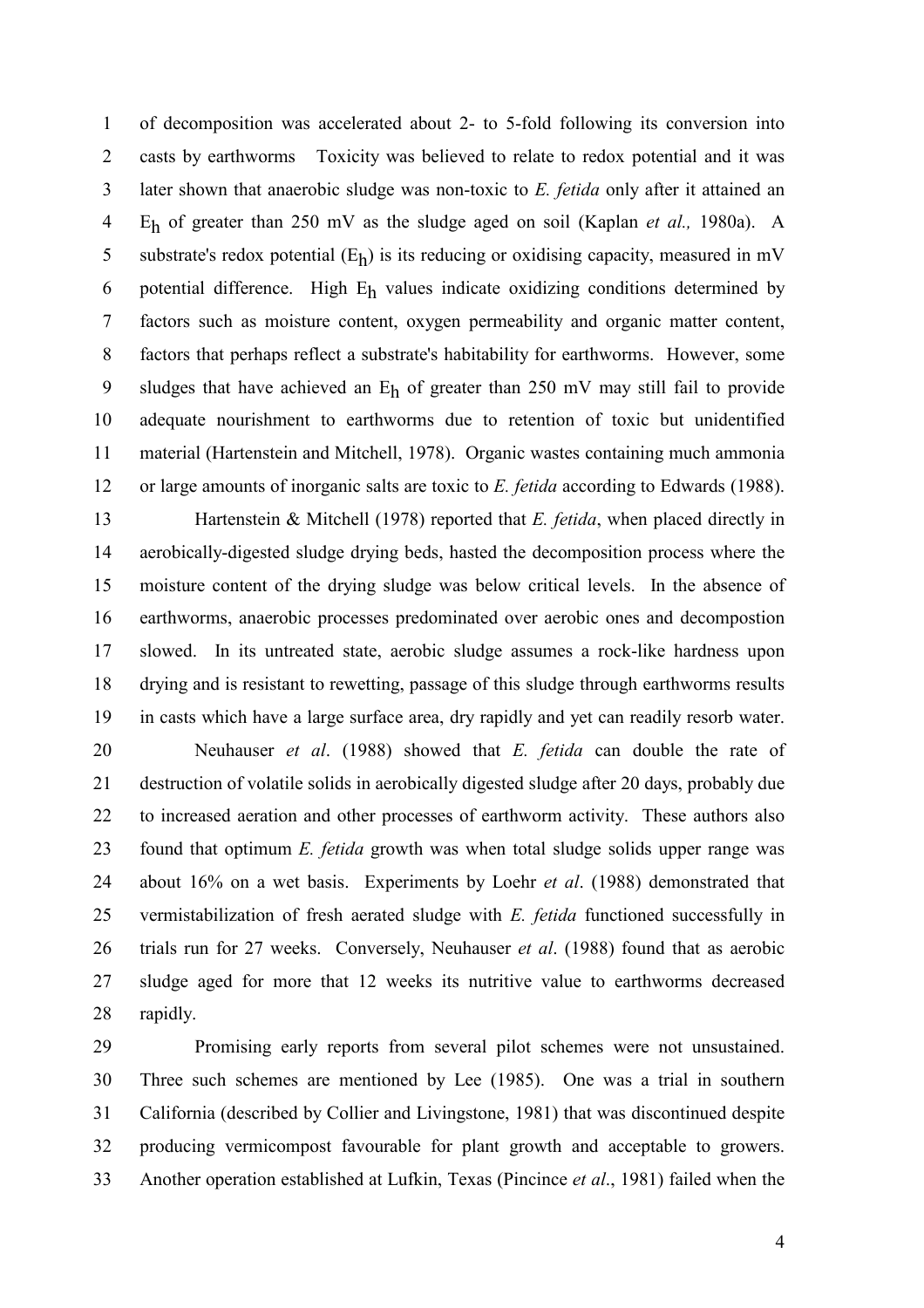1 earthworms died in a particularly hot summer. A third system in Ontario (Canada) 2 used industrial sludges to produce vermicompost which was applied to soils at a rate 3 that was estimated (by Bird and Hale, 1982) to raise the concentration of heavy metals 4 in the soil above the legally prescribed limits within 45 years. Biodegradation of 5 biosolids by composting appears to be a more acceptable option in some situations 6 (Miller, 1991). Vermicomposting could assume a more important role if it could be 7 clearly demonstrated that their maintenance did not add expense or complexity to 8 standard composting techniques, or that the final product had exceptional benefit over 9 conventional composts. One such benefit could be the presence of plant hormone-like 10 compounds (Nielson, 1965; Tomati et al., 1987). Krishnamoorthy and Vajranabhaiah 11 (1986, as reported in Ishmail, 1995) reported plant hormones in the casts of two 12 earthworm species - Lampito mauritii Kinberg and Perionxy excavatus Perrier, the 13 concentrations of which diminished rapidly as the casts aged for 10 weeks, suggesting 14 that fresh casts are more beneficial.

15

16 3. Accumulation of heavy metals

17

18 Note:  $\mu$ g/g or mg/kg are synonymous with parts per million (ppm).

19

20 The term heavy metals is taken to include several elements which have a 21 biological function or are toxic to some organisms. The most important 22 environmental pollutants, listed in Lee (1985), are lead (Pb), cadmium (Cd), mercury 23 (Hg), zinc (Zn), copper (Cu), nickel (Ni), antimony (Sb) and bismuth (Bi). Many 24 other elements are involved but most attention has been given to the first two in the 25 list. Because earthworms ingest large quantities of substrate they are particularly 26 susceptible to accumulation of pollutants which may be passed to other animals 27 directly (eg. by predation by birds or mammals), or indirectly via plant uptake of 28 earthworm products from the soil. The main issues are toxicity and the rate and 29 means of heavy metal accumulation in earthworms.

30

31 Hartenstein & Mitchell (1978) reported that various sludge treatments with  $32$  salts of heavy metal at these concentrations were not toxic to E. fetida over a six week 33 period: Cd at 100 ppm, Hg at 100 ppm, Cr at 3000 ppm, Ni at 1000 ppm, Pb at 5000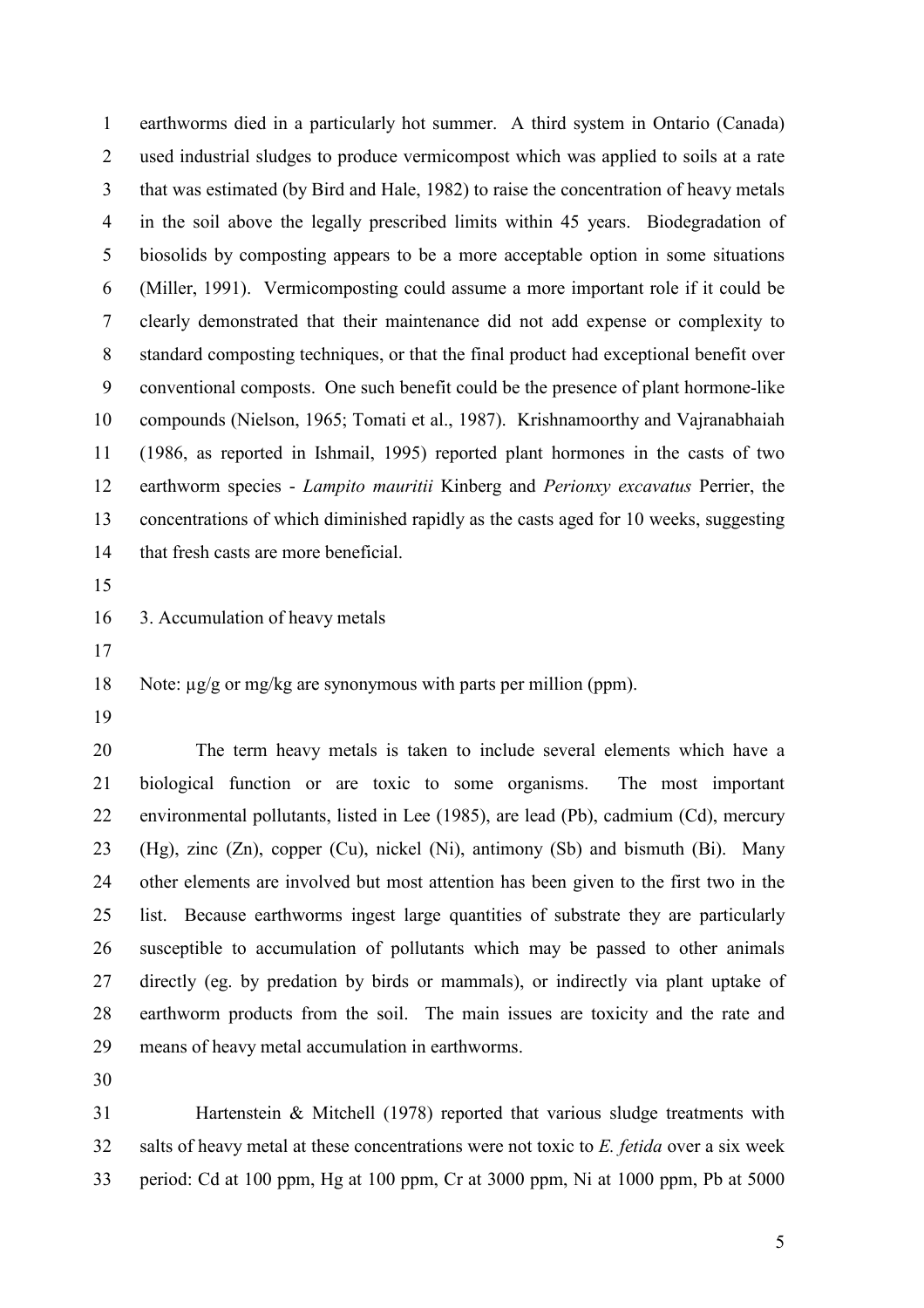1 ppm. The same sludge treated with Cu at 2500 ppm or with Zn at 10000 ppm was 2 toxic. Of the foregoing metals, only Cd accumulated in the tissues of E. fetida and the 3 authors concluded that this accumulation of Cd only occurs after it has been liberated 4 from sludge by forces such as microbial metabolism. Toxicity studies by Hartenstein 5 et al. (1980) found that *E. fetida* fed for 4 weeks on sludge doubled their biomass 6 despite the presence of heavy metals, although long-term sublethal effects may reduce 7 their fertility (Ireland, 1983). When removed from exposure to sublethal 8 concentrations of heavy metals E. fetida was capable of compensatory growth 9 (Neuhauser et al., 1984).

10 Toxicity of five heavy metals to E. fetida were tested by Malecki et al. (1982). 11 Minimum concentrations (in ppm dry weight) that retarded growth were: 50 for Cd; 12 100 for Cu; 12,000 for Pb, 200 for Ni and 2,000 for Zn. Minimum concentrations for 13 suppression of reproduction (again in ppm) were: 25 for Cd, 100 for Cu, 4,000 for Pb, 14 200 for Ni and 500 for Zn. The results of their short-term (8 weeks) and long-term 15 (20 weeks) studies showed that Cd was the most toxic in terms of earthworm growth 16 and reproduction. However, their results differed depending on which chemical 17 compound of a heavy metal was fed to the earthworm, especially insoluble forms were 18 less toxic (see also Neuhauser et al, 1984). This last finding may explain why 19 conflicting data sometimes appears in the literature on concentrations that have 20 deleterious effects on earthworms.

21

22 Numerous authors, as reviewed by Beyer (1981) and Ireland (1983), have 23 reported that earthworms can accumulate heavy metals from both contaminated and 24 non-contaminated environments. Storage ratios or concentrations factors (these two 25 terms are interchangeable and refer to the ratio of a metal in tissue to that in the 26 substrate) tend to be highest in infertile soil and lowest in media high in organic 27 matter, such as sewage sludge. Ireland (1983) states that Cd does not appear to 28 concentrate in earthworm tissues indefinitely and the ratio decreases with increasing 29 Cd concentration, unlike Pb which appears to accumulate continuously. Carter *et al.* 30 (1983) found some regulation of Zn and Cu, but not of Cd which reached a maximum 31 in earthworm tissue of about 34 ppm (cf. 100 ppm recorded by Helmke et al. (1979) 32 and 400 ppm found by Mori & Kurihara (1979)). Beyer (1981) calculated the storage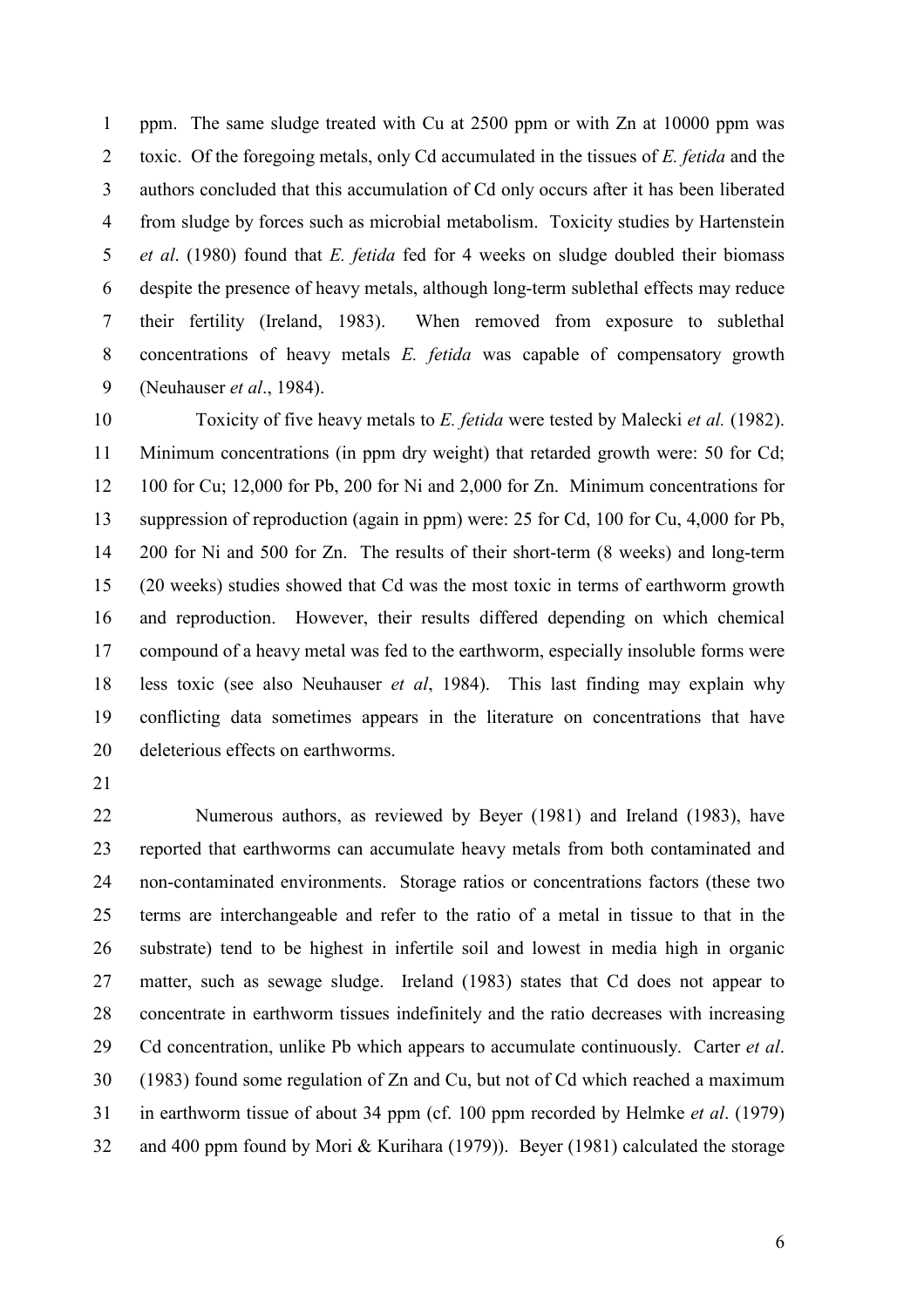1 ratios for 29 heavy metals from the data of Helmke et al. (1979), the only positive 2 values were for Zn, Se, Br Au, Hg and Cd, this latter storage ratio being 28:1.

3

4 Graff (1982) examined the accumulation of heavy metals in Eisenia fetida and 5 Eudrilus eugeniae (Kinberg) before and after feeding on compost made from 6 municipal garbage. The heavy metal contents (in µg/g dry weight) before and after 7 feeding were: for E. fetida, Cu 4 to 29, Zn 140 to 640, Pb 3 to 14, Cd 2 to 9, Hg 0.1 to 8 14; for Eudrilus eugeniae: Cu 17 to 55, Zn 165 to 360, Pb 10 to 72, Cd 4 to 6, Hg 1 to 9 15. These data indicate that the earthworms are extracting the heavy metals from the 10 compost and are concentrating them in their tissues. Except for Cu and Pb, all these 11 final concentrations exceed the minimum EPA accepted thresholds for heavy metals 12 in biosolid products (Anon. 1994).

13

14 Heavy metal concentrations for Aporrectodea caliginosa (Savigny), a common 15 pasture worm, in soils treated for 10 yrs with municipal waste compost were reported 16 by Ma (1982). The concentration factors in earthworm tissue were ca. 10-140 times 17 for Cd, 2-75 times for Zn, and 0.2-2.6 times for Pb, only sometimes was Cu 18 concentrated while Ni, Fe, Mn and Cr were not concentrated. Similar studies were 19 made by Andersen (1979) and Tomlin *et al.* (1992). Lee (1985) states that the data of 20 Ma (1982) cannot be assumed to apply for other species of earthworms nor for 21 different soils as the physico-chemical state of the soil determines the solubility of the 22 heavy metals added.

23

24 Mechanisms of adsorption and excretion of Pb by earthworms are not clearly 25 understood. Although Pb was absorbed by Eisenia fetida in investigations conducted 26 by Wielgus-Serafinska & Kawka (1976), as reviewed in Lee (1985), increasing 27 concentrations of Pb in the soil did not result in similar increased concentrations in the 28 earthworm tissues. These workers concluded that increasing environmental 29 concentrations of Pb stimulate excretory mechanisms in E. fetida, perhaps through 30 excretion with mucus from the body wall. This is a possible explanation as Fleming 31 and Richards (1982) demonstrated surface adsorption of heavy metals on the mucus 32 coating of Eisenia fetida.

33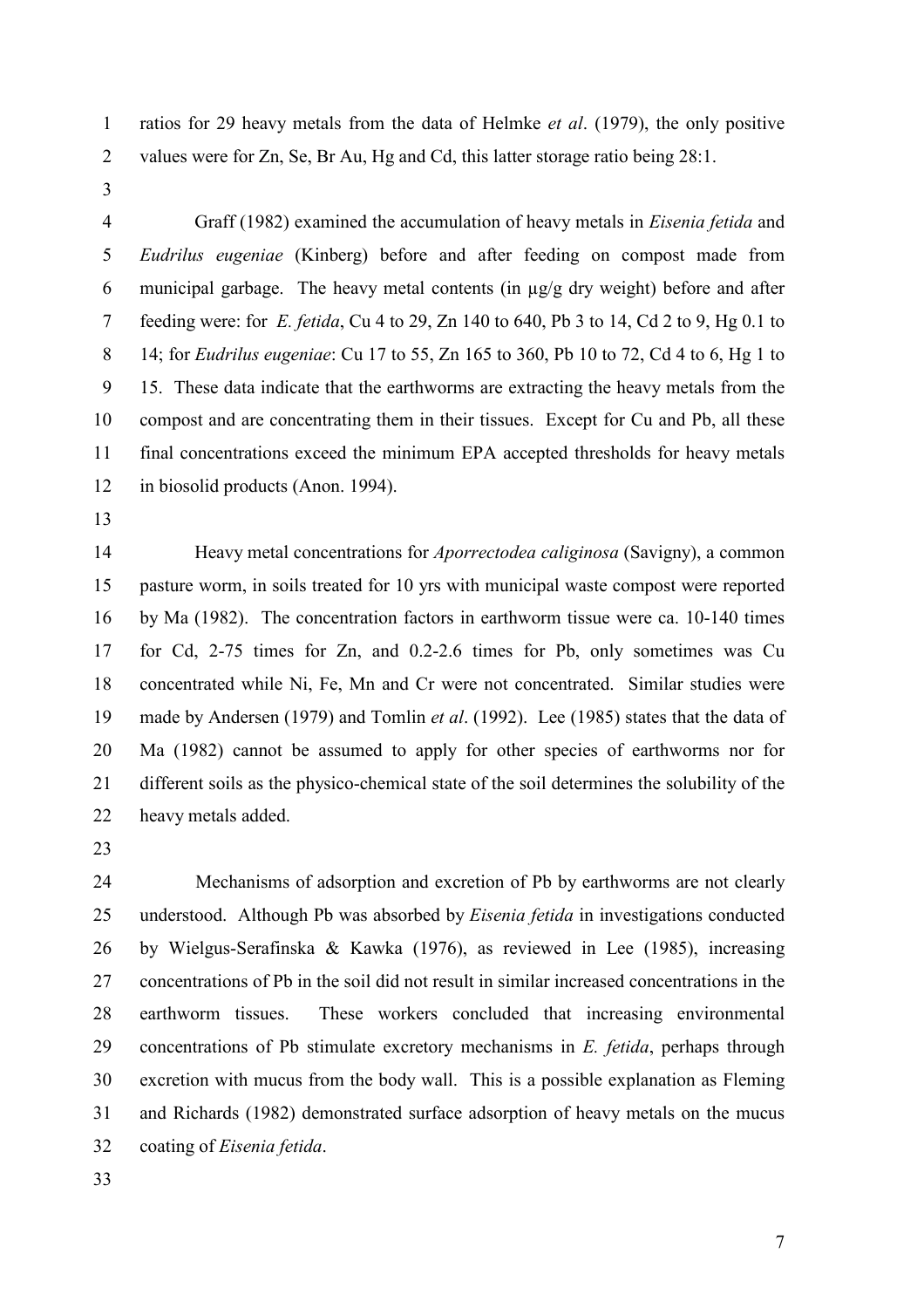1 The pathways of heavy metal accumulation and excretion vary between 2 species. Earthworms that tolerate high concentrations of toxic heavy metals either do 3 not absorb the metal, accumulate it in a non-toxic form or excrete it efficiently 4 (Ireland & Richards, 1979; Ireland, 1983). Andersen & Laursen (1982) studied the 5 excretion and distribution of 5 heavy metals in 3 species of earthworm. They found 6 the metals to be handled in at least three ways in Lumbricus terrestris Linnaeus:

7 (a) immobilization in fatty (chloragogen) cells of the gut wall

8 (b) storage in waste nodules (or "brown bodies") formed within the body cavity

9 (c) excretion through the calciferous glands.

10 The metals Pb, and Cd were accumulated in the gut wall and from here transferred to 11 waste nodules in L. terrestris whereas Mn, Zn and Fe were regulated, mainly through 12 excretion via the calciferous glands. Although fed on different contaminated soils, the 13 total Pb content of another pasture worm Aporrectodea longa (Ude), which has 14 relatively poor calciferous glands, was 6  $\mu$ g/g compared with 24  $\mu$ g/g for *L. terrestris* 15 yet the Pb concentration in waste nodules were 89 ppm and 57 ppm, respectively. 16 This was taken to indicated that a species with poorly developed calciferous glands 17 excretes less Pb. Andersen & Laursen (1982) also found that Cd, which was 18 accumulated by all three earthworm species, was concentrated in L. terrestris, 19 Aporrectodea rosea (Savigny) and A. longa in chloragogen cells (by very effective 20 binding in Cd-metallothioneins) and, only in the latter species, in waste nodules too. 21 The main implication of these different pathways is that Pb and Cd when taken up and 22 stored may be released only when the earthworm dies.

23

24 4. Accumulation of organic pollutants

25

26 Toxicity and accumulation of various biocides in earthworms, as for heavy 27 metals, is of concern; in particular the fate of pesticide residues and polychlorinated 28 biphenyls (PCBs). Several authors have investigated earthworm tissue concentrations 29 of organochlorines (eg. Edwards & Thompson, 1973; Haimi et al., 1992), but few data 30 are available for PCBs (eg. Kreis et al., 1987).

31 Pesticide residues in sludge are unlikely to exceed concentrations that are 32 quoted in the literature as being toxic to earthworms, however some can accumulate. 33 Organochlorines are particularly problematical because they are persistent in the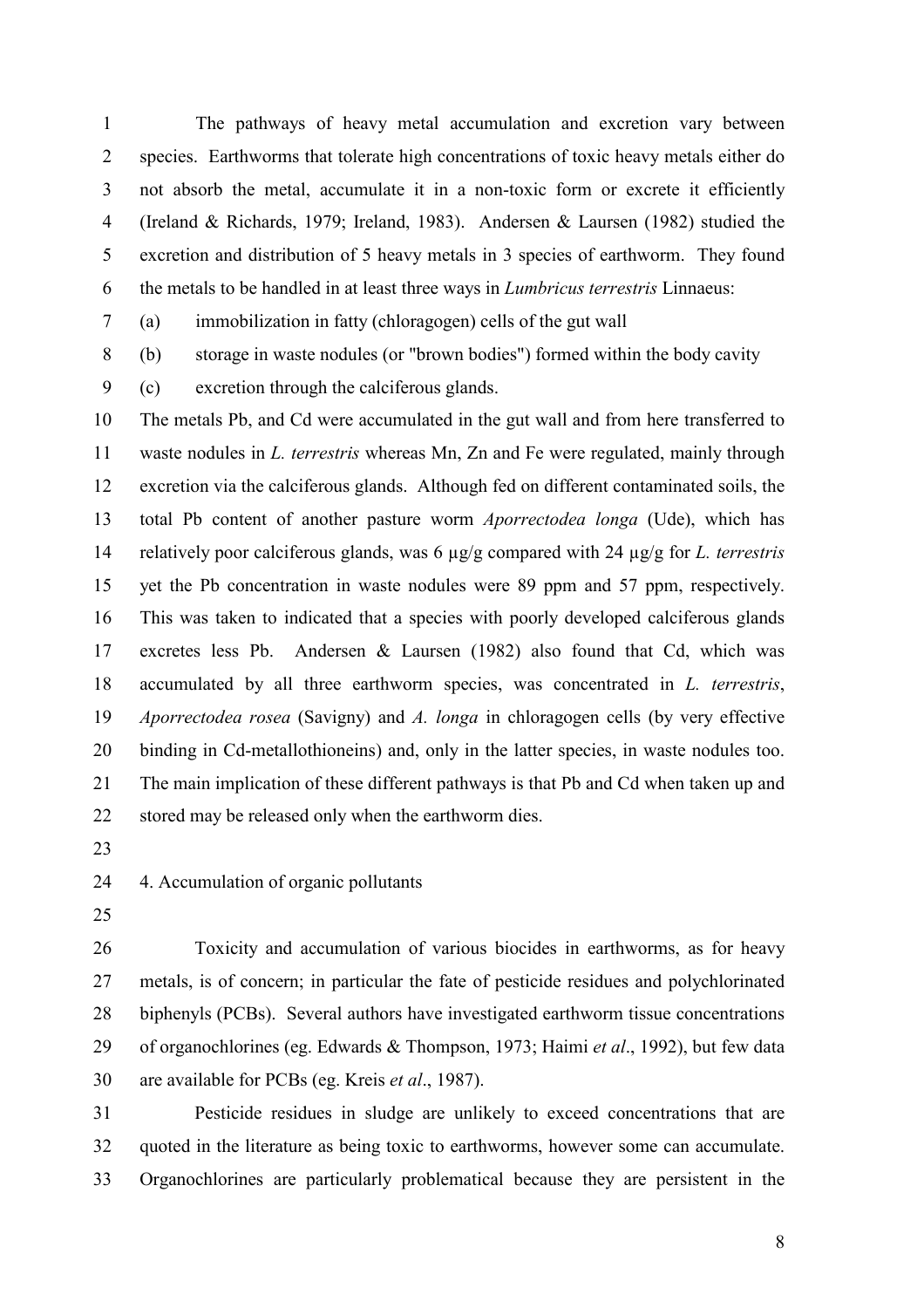1 environment, are relatively harmless to earthworms, and are lipophilic so may be 2 concentrated in earthworm fatty tissues (Lee, 1985). Other pesticides are apparently 3 not accumulated by earthworms and, although organophospates and carbamates may 4 be more toxic, these compounds are generally less persistent in the evironment.

5 There is little quantitative information available on the accumulation and 6 transfer of pesticides in earthworms feeding on sludge. However, it is apparent that 7 the concentration and decay rates differ depending upon the species and substrates. 8 Eisenia fetida was found to be the most tolerant (except to the carbamate, aldicarb) of 9 several species tested for sensitivity to a range of biocides (Stenersen, 1979 as 10 reported in Lee, 1985 ).

11 In soils, organochlorines are also the most important contaminants with 12 regards transfer of pesticides along food chains via bird and mammal predators of 13 earthworms (eg Brown, 1978, Edwards & Lofty, 1977; Lee, 1985). For example, 14 Beyer & Gish (1980) sprayed dieldrin, haptachlor and DDT onto soil plots and 15 measured concentrations in earthworms; average ratios compared to soil were: 16 dieldrin, 8; heptachlor epoxide, 10 and DDT, 5.

17

18 5. Residues of heavy metals and pollutants in casts

19

20 Few studies have considered the fate of heavy metals in vermicomposts as 21 opposed to studies of earthworm casts from contaminated soils (eg. Morgan & 22 Morgan, 1992). Ireland (1983) stated that total Cd in earthworm casts from 23 contaminated soils was sometimes higher than in the surrounding soils for some 24 species, whereas concentration ratios of Zn, Pb and Cu in casts were more variable. In 25 contrast, Hartenstein *at al.* (1980) reported that passage of sludge through the gut of E. 26 *fetida* did not increase Cd, nor Cu, Ni, Pb and Zn. Carter *et al.* (1983) found that in 27 Lumbricus rubellus Hoffmeister, the Cd levels in casts tended to increase as 28 contaminated sludge concentration increased up to a certain level but that Cu and Zn 29 levels showed no relationship with sludge concentrations.

30 In response to initial observations by Hartenstein & Mitchell (1978), Kaplan et 31 al. (1980c) investigated self toxicity and interspecific toxicity of casts of E. fetida. 32 They found that casts produced when feeding on soil were self-toxic and cross-toxic 33 to Eudrilus eugeniae (Kinberg) and to two Amynthas spp but this toxicity disappeared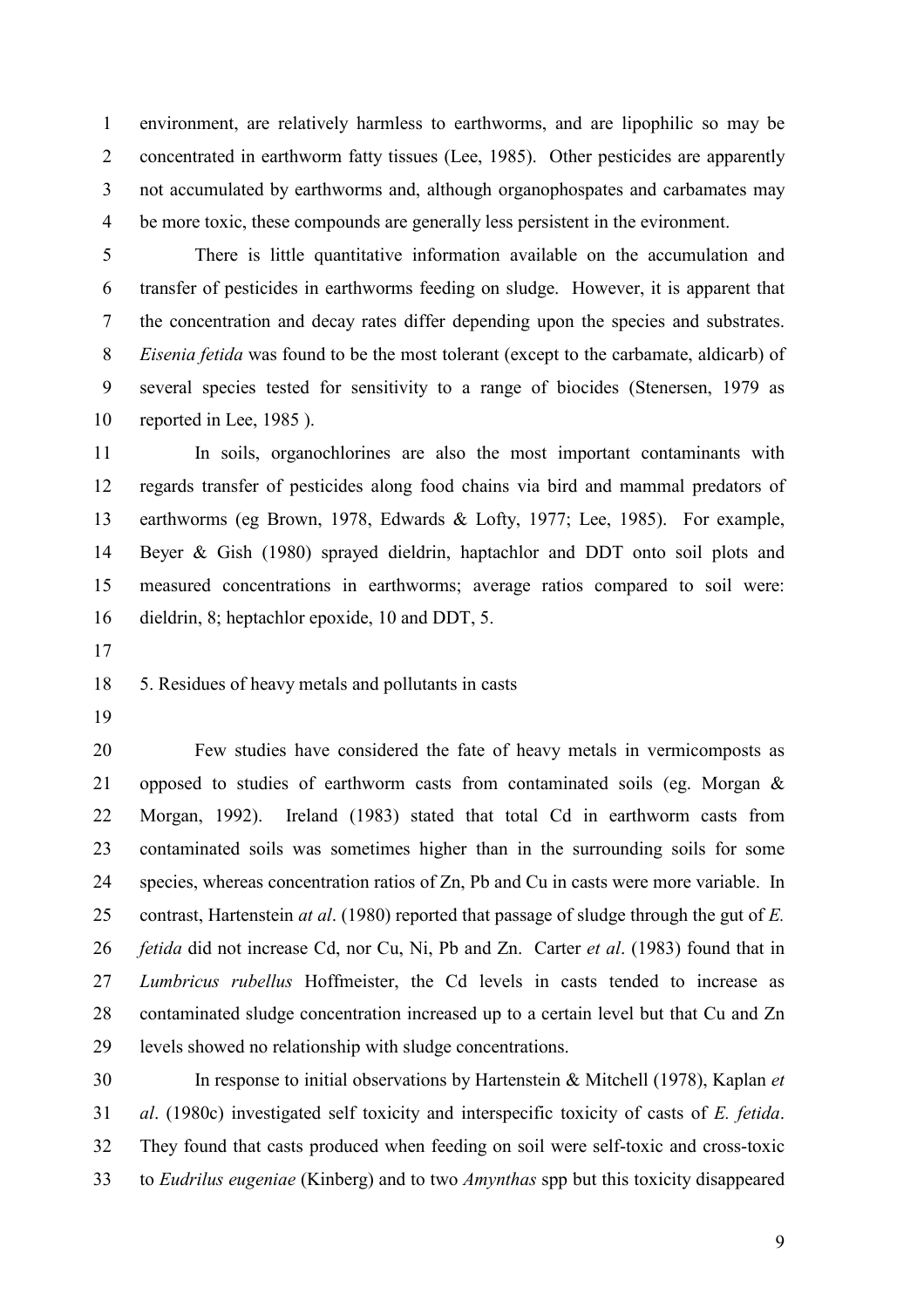1 after casts were aged 2 weeks. However, the casts produced by E. fetida and Eudrilus 2 eugeniae when fed on activated sludge were self-toxic but not cross-toxic. Aging for 3 6 weeks made these casts more highly toxic both to themselves and one another 4 except where the casts had been amended with soil. The cause of this toxicity was 5 attributed to microbial populations within the casts and it was recommended that soil 6 and fresh sludge be added when making vermicompost to ensure the earthworms were 7 not exposed to high concentrations of their own casts.

- 8
- 9

10 6. Potential for transmission of pathogens and weed seeds.

11

12 Earthworms feeding on sludge may be potential vectors of a wide range of 13 parasitic and pathogenic organisms (Lee, 1985; Satchell, 1983a). Activated sludge 14 does not generally support growth to human enterics, but anaerobic sludge does 15 (Taber, 1976). It has been determined that passage of organic material through the gut 16 of an earthworm can reduce numbers of some micororganisms and increase numbers 17 of others (Satchell, 1983a). Spores and cysts of some parasites pass unharmed 18 through the gut of earthworms while some pathogens are reduced. A recent report by 19 Eastman (1999) has found that USA EPA's required pathogen reduction in indicator 20 organisms can be obtained using vermicomposting as an alternative method for 21 stabilization of Class A biosolids.

22 Brown & Mitchell (1981) reported that Eisenia fetida feeding on a growing 23 medium inoculated with Salmonella eneritidus, reduced populations of this enteric 24 pathogen by 42 times, compared to controls, after 28 days with the greatest rate of 25 reduction of pathogen in the first 4 days. Satchell (1983a) reports the findings of two 26 researchers (Day, 1950, and Brusewitz, 1959) that two species of Enterobacteriaceae, 27 Serratia marcessens and Escherichia coli inoculated in soil were killed when ingested 28 by the earthworm *Lumbricus terrestris*.

29 Eggs of some nematode parasites of mammals and birds, eg. Ascaris 30 lumbricoides, A. suum and Ascarida galli, are not destroyed following passage 31 through the earthworm *Lumbricus terrestris* Linneaus, (Rysavy, 1969; Hartenstein & 32 Mitchell, 1978). Associations between nematodes and earthworms were reviewed by 33 Poinar (1978) who listed some 150 associations only some of which are parasitic to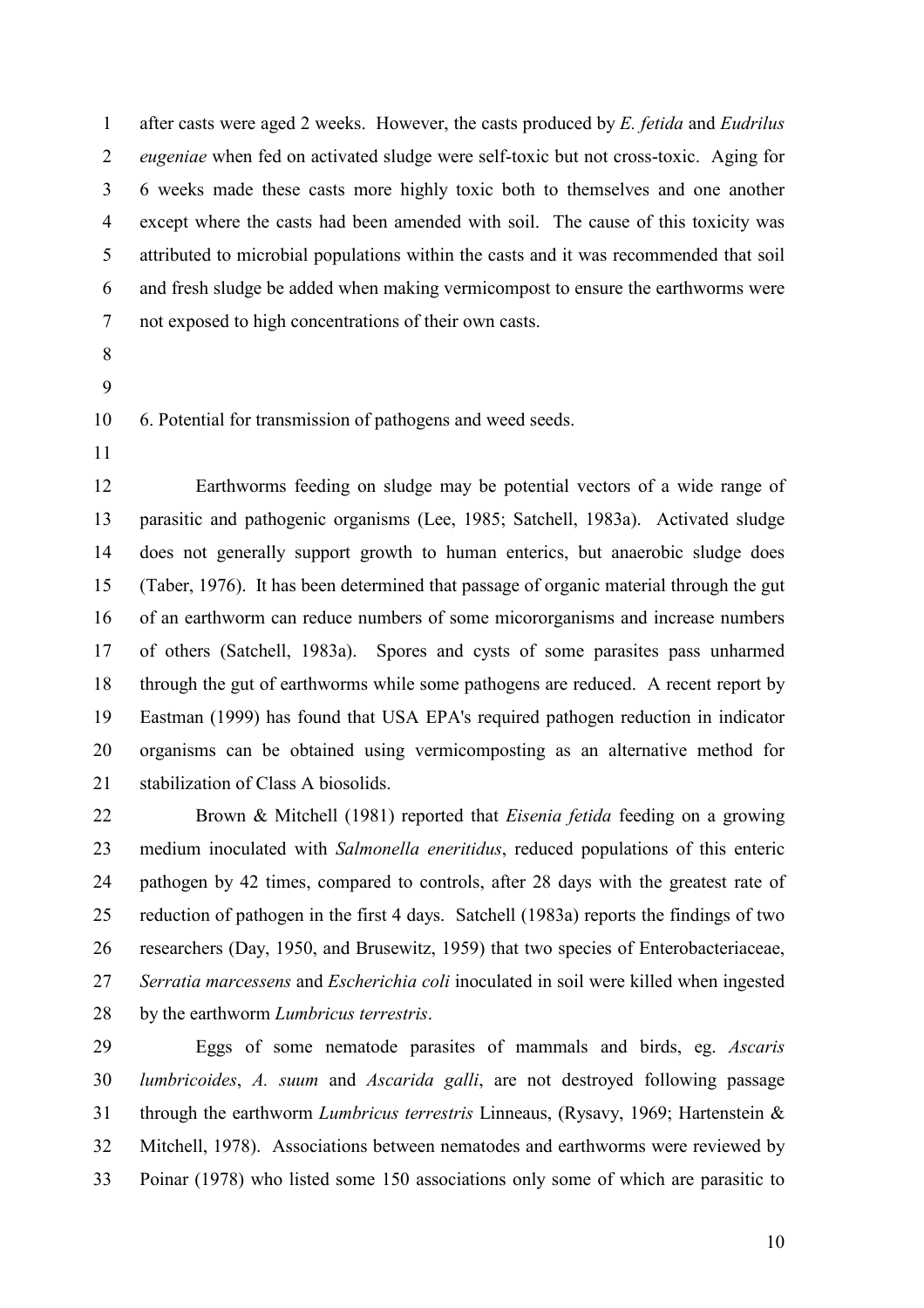1 hosts other than earthworms. Edwards and Lofty (1977) summarised the range of 2 helminth parasites for which earthworms are intermediate hosts. Which, if any, of 3 these parasites are of concern in a municipality would depend on the local levels of 4 public health and hygiene and numbers of residents or visitors from infected regions.

5 Microbial pathogens are perhaps the greatest concern, yet the NSW EPA code 6 (Anon., 1994) specifically targets only faecal coliform and salmonellae and makes no 7 mention of other enterobacteria nor viruses. The code of practice for reduction of 8 pathogens in biosolids products for "Unrestricted Use" set out by NSW EPA (Anon., 9 1994) tentatively approves three processes: composting, heating and drying, and pH 10 adjustment with heating. In addition the composted product is subjected to a 11 minimum pathogen regrowth potential assay system as approved by the EPA. The 12 three processes, respectively, require a compost to reach 53<sup>o</sup>C for 5 days or 55<sup>o</sup>C for 3 13 days; heating to 70°C for 1 hr and drying to 75% solids; raising the alkalinity to pH 12 14 with heating to 52°C and drying to >50% solid. Such regimes would invariably be 15 fatal for earthworms unless they were free to migrate to areas where temperatures 16 were abated. Survival of the earthworms would be advantageous for colonization of 17 fresh substrates, but may be undesirable if they acted as agents for transmission of 18 pathogens or pollutants. The proposed EPA requirements for stabilisation of biosolid 19 products for "Restricted Use" are less stringent (Anon., 1994). It should be borne in 20 mind that the current New South Wales EPA guidelines, which serve as standards for 21 some other Australian states, are under review and subject to change.

22

23 Weed seeds will need to be eliminated, either at source or in the finished 24 product, for vermicomposting to be a viable alternative to conventional composting.

25

26 7. Effect of worm castings on crop yields

27

28 Worm casts from an organically rich source medium are variously referred to 29 as "vermicast" or as "vermicompost". Despite claims by some producers, it is only 30 recently that there been solid scientific results on the subject of the usefulness of 31 vermicompost on plant growth (see Edwards & Burrows, 1988). Very little of the 32 material that earthworms ingest is actually digested. However, during passage 33 through the gut of the earthworm ingested material is mixed, and has its physical,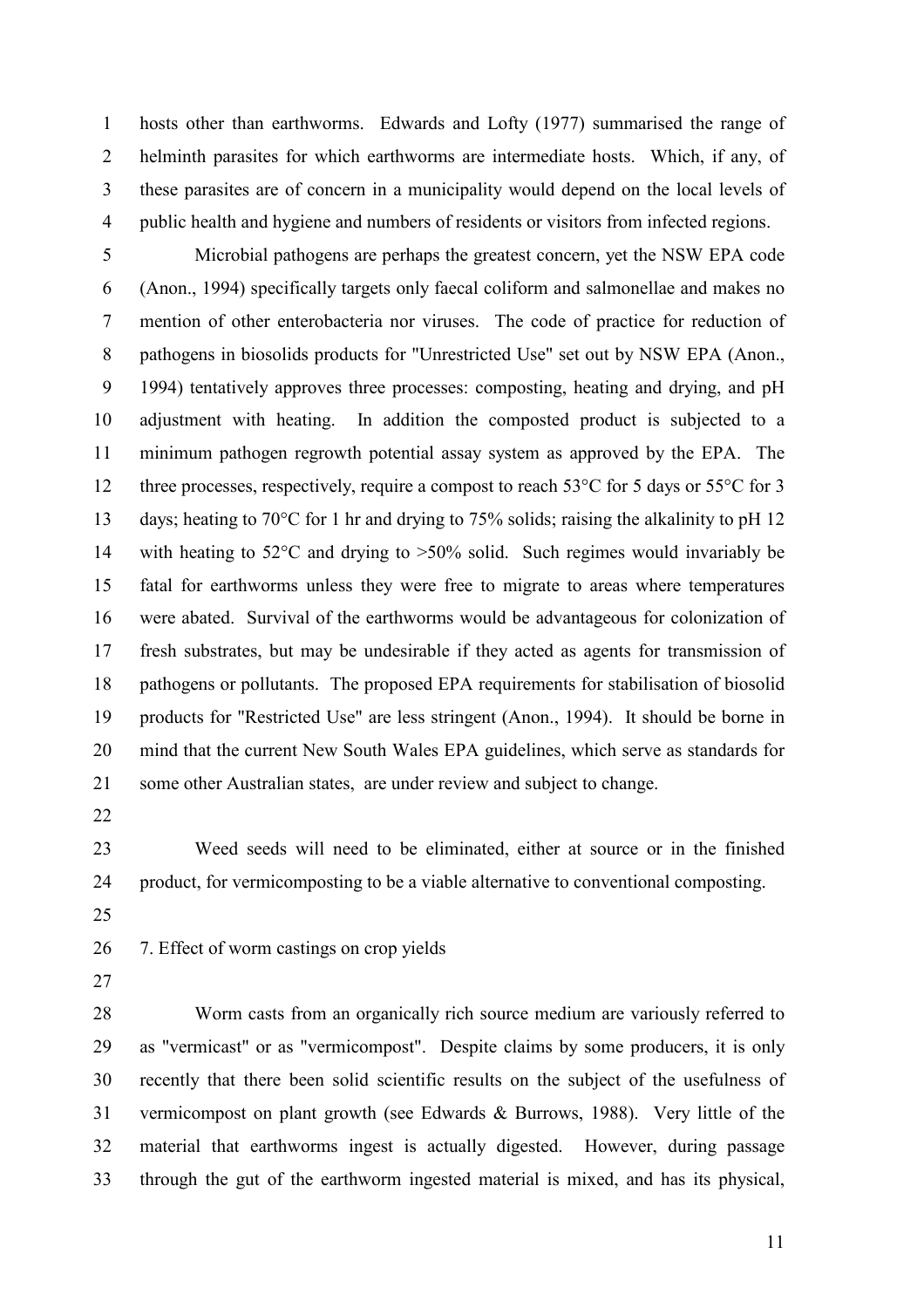1 chemical and biotic components altered, particularly the microbial activity tends to be 2 enhanced. The structure and composition of the casts is largely dependent on the 3 composition of the food source (Edwards & Burrows, 1988; Buchanan et al., 1988). 4 Organic materials differ greatly in their nutrient content; processing by the earthworm 5 can change the form of these compounds but has very little effect on the total amounts 6 contained. The physical structure of the casts also depends on the source material, 7 however the final product usually comprises finely mixed and relatively stable 8 aggregates with good structure, porosity, and moisture-holding capacity (Edwards, 9 1981; Lee, 1985). The composition of casts from earthworms feeding on sewage 10 sludge can differ substantially from that produced by earthworms feeding on 11 unamended soils.

12 Casts produced from soil have increased nitrate and exchangeable calcium, 13 magnesium, potassium and phosphorus than the original soil (Lunt & Jacobson, 1944). 14 Other chemical and physical changes in earthworm casts compared to parent soil are 15 given by Zhang & Schrader (1993) and changes in microbial populations are covered 16 by Satchell (1983).

17 Edwards & Burrows (1988) compared the nutrient contents of several organic 18 wastes before and after being worked by earthworms: all had increased nitrate, soluble 19 P and exchangeable potassium, calcium and magnesium when worm-worked. These 20 authors found that emergence and growth of a range of seedlings in pots was 21 frequently enhanced in these worm-worked compared to unworked media. Fresh 22 earthworm casts may contain high salt soluble concentrations, especially of  $Na<sup>+</sup>$ , 23 sufficient to damage plants. Stark *et al.* (1978) found that leaching casts with water 24 reduced these salts to tolerable levels while still retaining most of the plant beneficial 25 nutrients.

26 Some physico-chemical changes imposed on sludge in conversion to 27 vermicompost are given by Hartenstein & Hartenstein (1981). Chemical analyses by 28 Buchanan *et al.* (1988) of vermicompost from a municipal sewage sludge had 48 ppm 29 N-nitrate, 11 ppm available P, 2442 ppm available K, 4354 ppm available Ca and 30 1858 available Mg. These values were comparable to a commercial compost mix 31 although the composition of the source sludge was not given.

32 Haimi & Huhta (1987) made comparisons between the physical, chemical and 33 biotic nature of worm-worked and "wormless" sewage sludge and between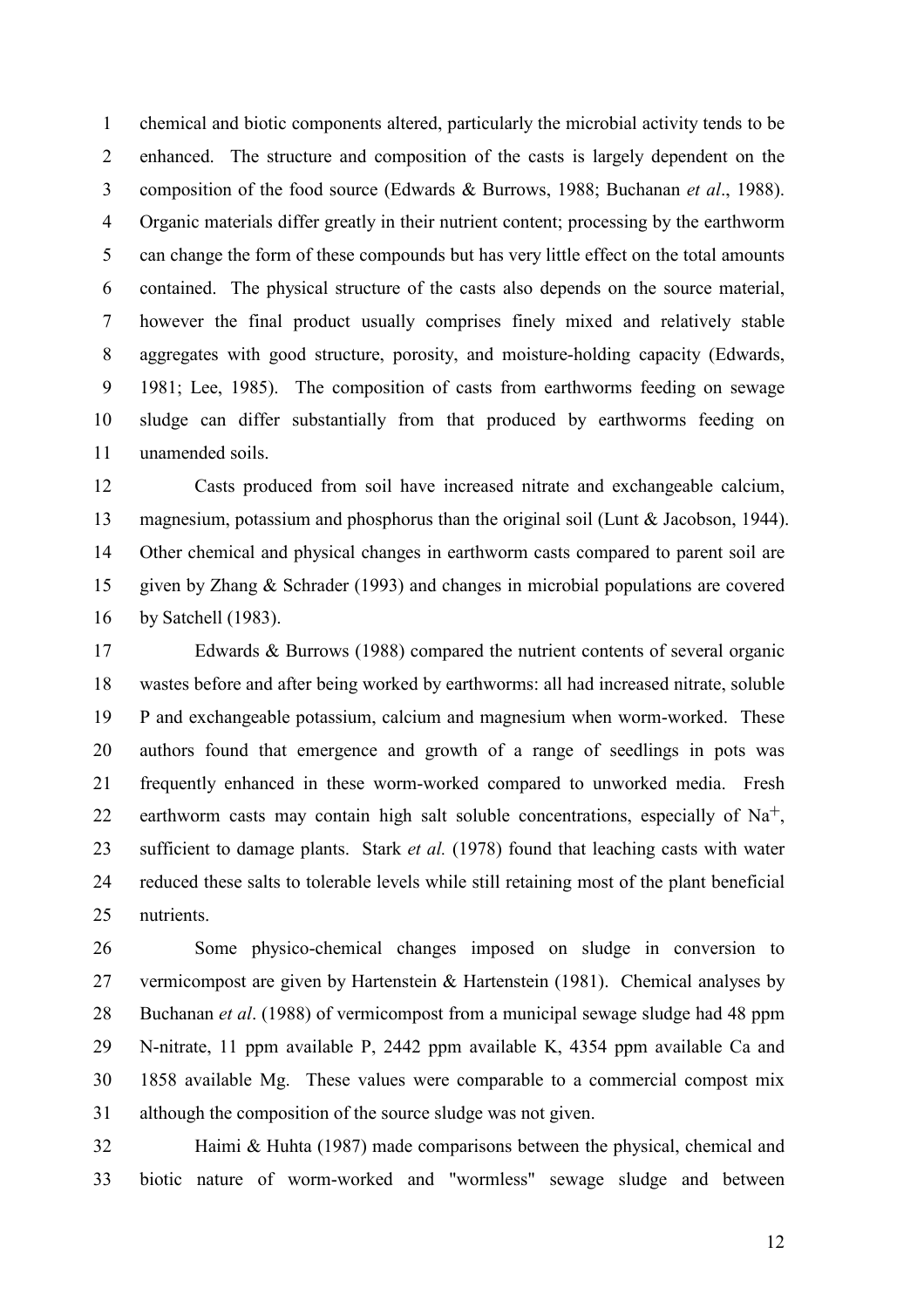1 vermicompost and conventional compost. Whereas the wormless sludge remained as 2 a compact clump, the worms produced a friable mass of castings. Physicochemical 3 analyses revealed only minor differences between worm-worked and other products 4 and these authors concluded that vermicompost was superior to ordinary compost only 5 with regard to its physical structure.

6

7 Handreck (1986) compared the porosities, salinities, nutrient contents, pH 8 values and trace elements of several vermicomposts and potting mixes. 9 Vermicomposts varied widely in total nutrient content: most had negligible amounts 10 of soluble N-nitrates but had ample amounts of P and some had high concentrations of 11 Zn and Cu. Plant (Matthiola incana) growth in potting mixes reflected the nutrient 12 status of the vermicomposts: in general plants were N deficient (requiring a 13 supplementary supply) and some were further affected by toxic levels of trace 14 elements although there was adequate P (and often K and S) and trace elements. (See 15 also Handreck & Black, 1994).

16

17 A glasshouse trial by Springett & Syers (1979) in New Zealand grew ryegrass 18 seedlings for 8 days in soil in pots with or without added phosphorous (P) fertilizer 19 and with or without casts of fieldworms: Aporrectodea caliginosa or Lumbricus 20 *rubellus*, the soil and casts they collected from the same pasture site. Their results 21 showed a consistent increase in plant growth in the presence of earthworm casts, in 22 addition that obtained from added fertilizer, of between 5% to 50% in root length and 23 5% to 49% in shoot length relative to growth in the soils without casts.

24

25 In Germany, Graff & Makeschin (1980) grew ryegrass in soil in pots which 26 had either contained and then had removed after 11 days specimens of L. terrestris, A. 27 caliginosa and E. fetida, or had held no earthworms. The grass was harvested three 28 times and total plant yields were compared. Dry matter and root production were 29 significantly higher in the worm-worked soils, for each species, than in the control 30 soils. The increased yields, relative to the controls for L. terrestris, A. caliginosa and 31 E. fetida were: for shoot dry matter, 100%, 68% and 52%, respectively and for total 32 root production, 59%, 38% and 24%, respectively. It is assumed that some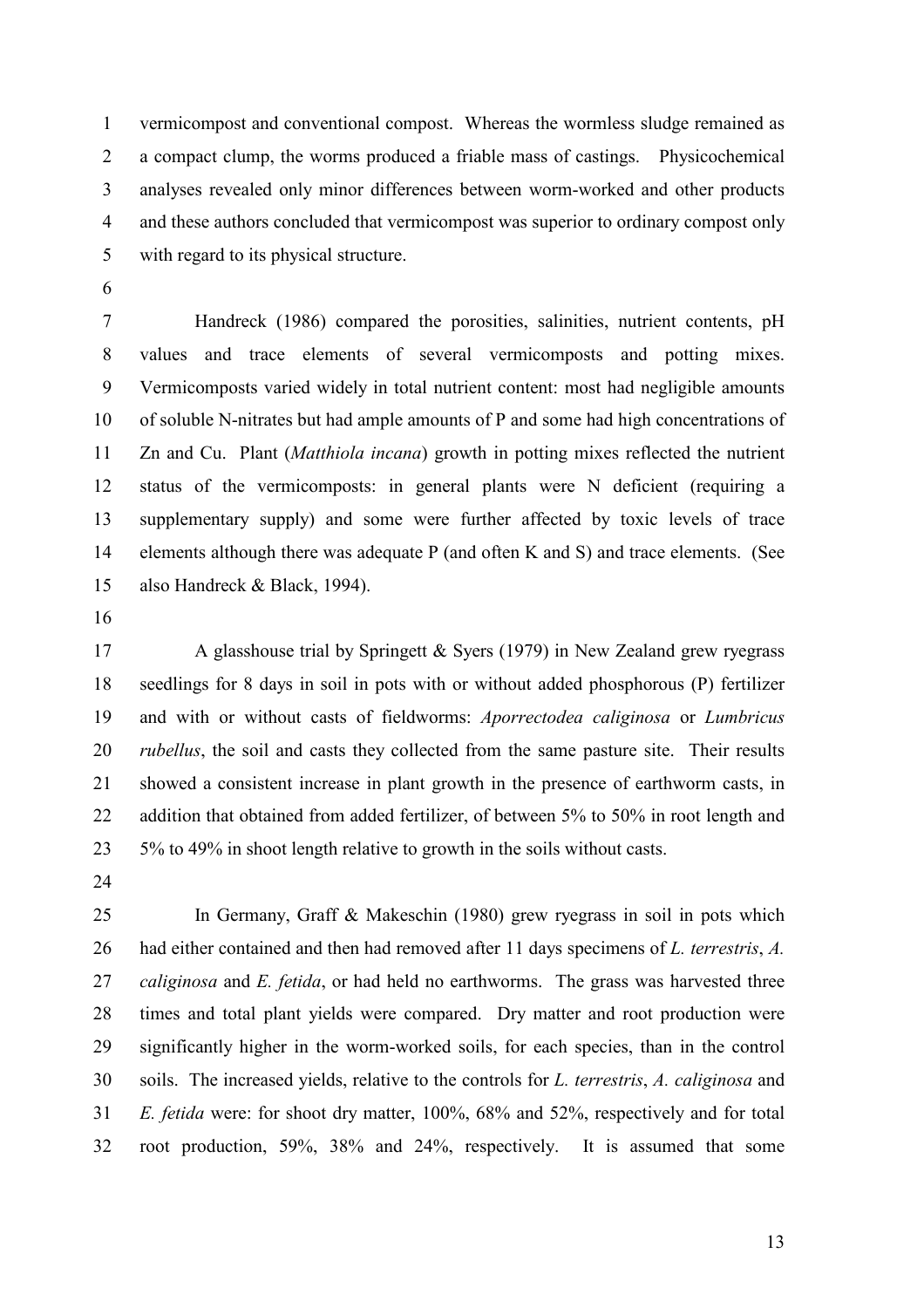1 contribution to these increased yields is attributable to the presence of casts but that 2 earthworm burrows and exudates also had an influence.

3

4 As reported by Lee (1985), Collier (1978) planted sunflower, tomatoes and 5 corn in three treatments: (a) E. fetida casts derived from sewage sludge, (b) in 6 unprocessed sludge that was ground to a similar size to the casts and (c) in untreated 7 soil. All plants in (b) treatment died within 2 month whereas they thrived in the other 8 two treatments and plants in treatment (a), i.e., those in *E. fetida* casts, yielded 4 times 9 those in (c). In contrast, Frederickson & Knight (1988) found that tomatoes grown in 10 sludge worked by *E. fetida* showed a reduced rate of development after 109 days 11 compared to tomatoes grown in a commercial compost. This they attributed to a high 12 pH and excess nutrients in the worm-worked material.

13

14 In India, Reddy (1988) compared the growth of an ornamental shrub, Vinca 15 rosea and rice, Oryza sativa, in soils with or without the casts of Pheretima alexandri. 16 Those V. rosea plants in casts grew better and produced flowers and fruits earlier than 17 plants in soil alone. Rice growing for 4 months in pots with highest concentrations of 18 added casts grew best, the whole plant lengths (means) being 81.5 cm in soil mixed 19 with casts compared to 62.8 cm in soil alone.

20

21 One of the first attempts to determine specific effects of vermicompost on some plant 22 pathogens was by Szczech et al. (1993). These authors found that *Phytophthora* and 23 Fusarium fungi were suppressed by vermicompost, but that parasitic nematodes were 24 not affected. In contrast, Zambolium et al. (1996) showed that 'agro-wastes' reduced 25 nematodes. Innoculation of sorghum seeds with Azospirillum brasiliense and 26 earthworm casts increased growth of sorghum (Savalgi and Savalgi, 1991). 27 Trichoderma fungi produce antibiotics that slow or arrest growth of take-all and 28 Rhizoctonia fungi. Periera et al. (1998) have studied the survival and saprophytic 29 ability of Trichoderma harzianum Rifai and Bacillus subtilis Cohn in vermicompost 30 derived from by-products of sugarcane and rice (see also Phae et al., 1990).

31

32 Soil borne diseases are believed to be less prevalent on organic farms that regularly 33 use organic soil amendments (Workneh et al., 1993, referred to in Hoitink and Grebus,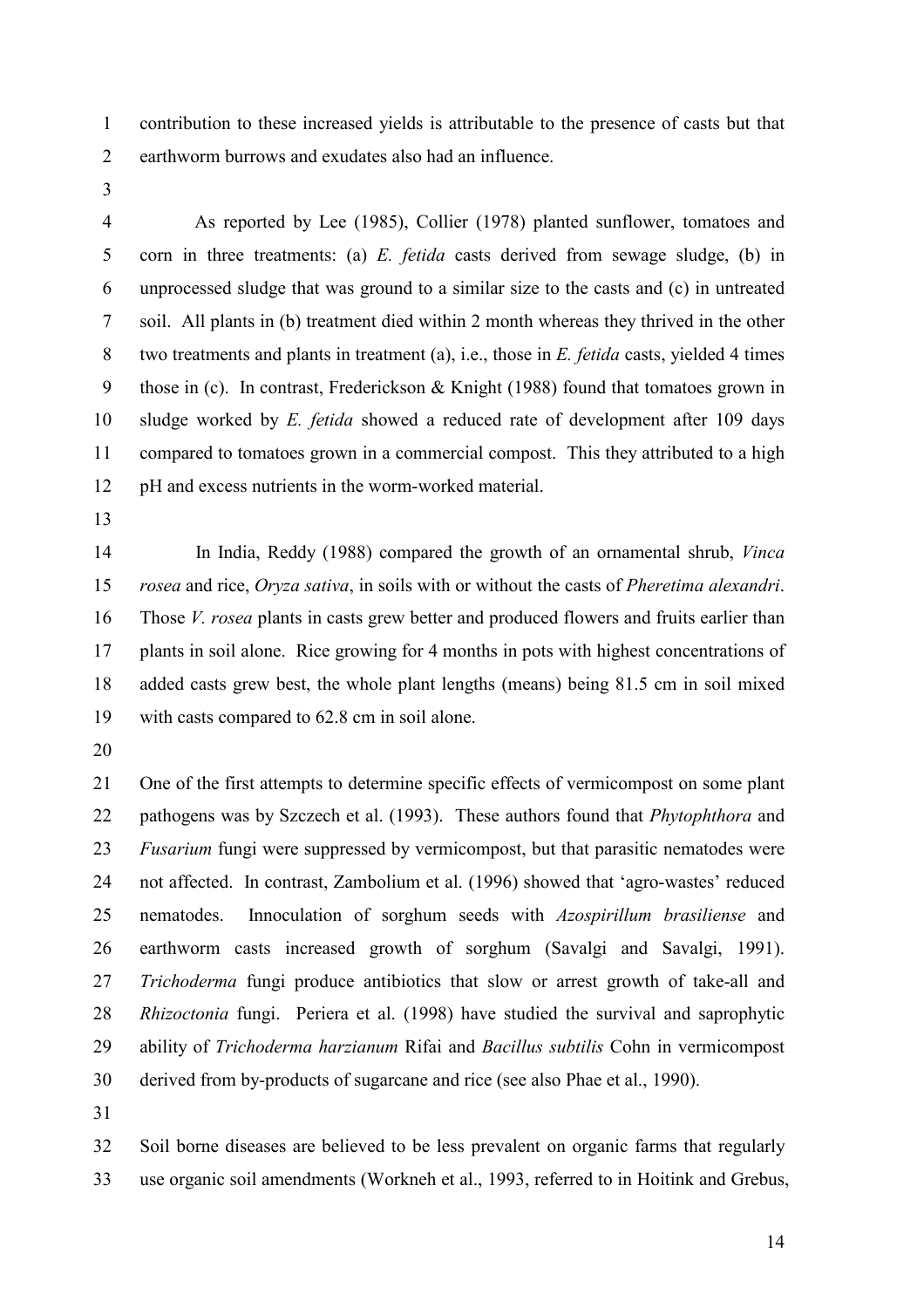1 1994). Porter (1999) reports that organic vineyards using composts for at least 4 or 5 2 years in California show significantly reduced root rot in phylloxerated vines (15.3% 3 lower).

4

5 Control measures for the potential hazards associated with weed seeds and 6 pathogens in vermicomposts were recently investigated by Buckerfield et al. (1999) 7 who demonstrated that steam pasteurization of vermicompost (at 45 mins at 80ºC) did 8 not reduce its perfomance in promoting raddish test crop growth, while sterilization 9 (60 mins at 120ºC and 105Kpa) rendered it as ineffective as the sand control without 10 vermicomost.

11

12 Few reports deal with field trials involving the application of vermicompost. 13 Kale at al. (1992) studied vermicompost in a rice paddy in India. Significant 14 increases in the colonisation of soil by microbes (including N-fixers, Actinomycetes, 15 spore formers and mycorrhizae) occurred in the experimental plots compared to the 16 control plots without added vermicompost. Higher levels of total N in the 17 experimental plot where vermicompost was added was attributed to higher counts of 18 N-fixing microbes. Lee (1985) mentions findings by Khan (1966) that the growth of 19 maize on a loamy soil in Pakistan was enhanced by the addition of casts of Metaphire 20 *posthuma* and that their effect was greater than was obtained with the addition of 21 farmyard manure.

22

23 For soybean, worm castings had a stimulating effect on the growth of Glycine max 24 (soybeans), with an increase in root length, lateral root number, shoot length, and 25 internodal length of seedlings (Chan & Griffiths, 1998). Casts alone were used or 26 casts + peat-sand mix. Beneficial effects were attributed to presence in casts of plant 27 growth regulators. The application of vermicasts (100 and 300 g per 3.5 kg soil) 28 increased the dry weight of soybean by 40-70%, compared to soil-only control. The N 29 absorbed by the plants from the soil increased from 30 to 50%. P and K in the treated 30 plants were twice that of the control. The amount of organic matter, total N, P and K 31 and available P and K in the soil were also increased (Lui et al., 1991).

32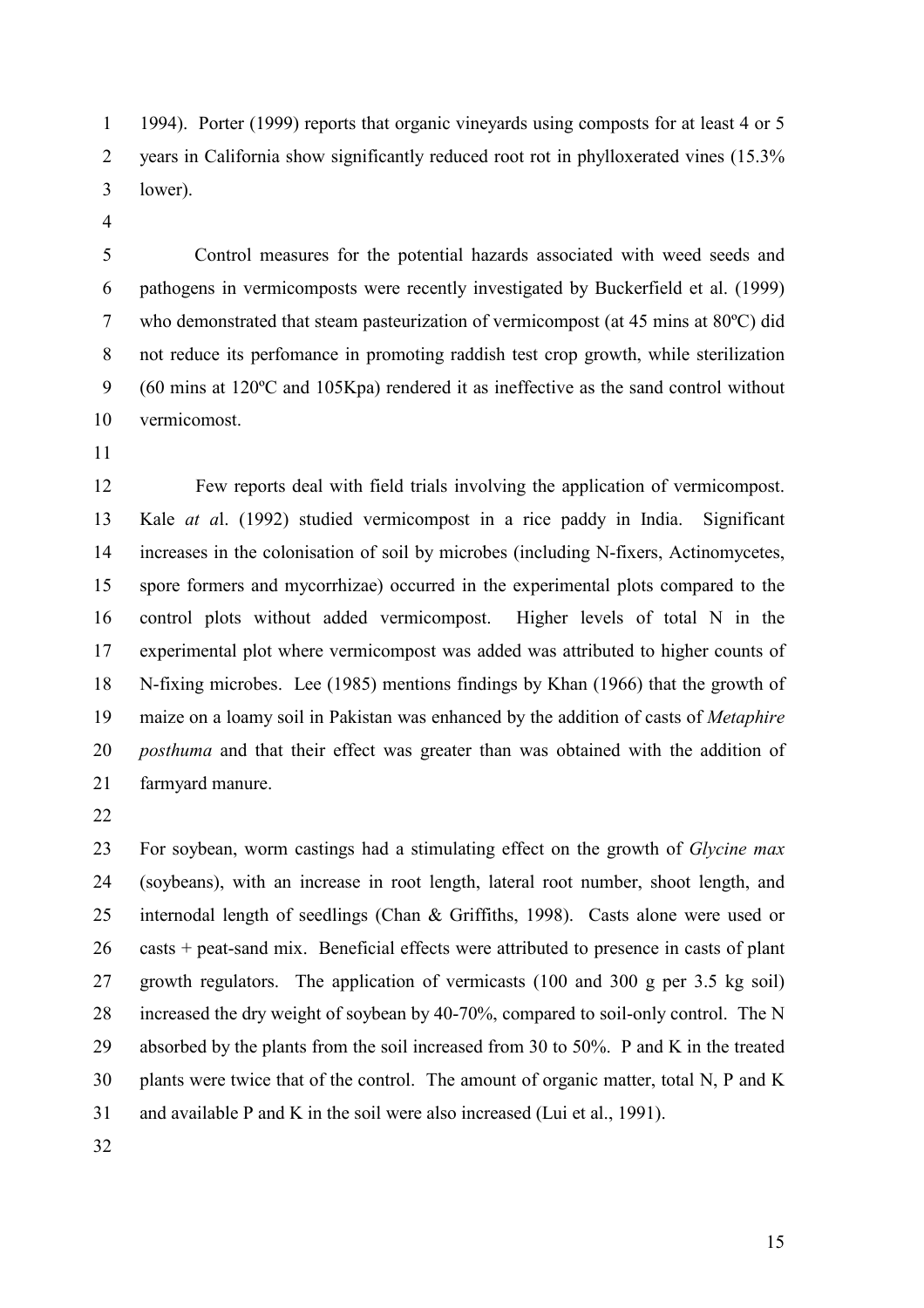1 Recent studies have shown that vermicomposting operations can benefit a 2 variety of industries, including viticulture. A report by Logsdon (1994) makes passing 3 reference to a study in Pune, India (by H. Jambhekar from Matarasha Agricultural 4 Bioteka) that grapes fertilized with 2 tons of vermicompost per acre (ca. 5 t/ha) per 5 year for five years increased yields to 15 tons per acre, higher than yields under 6 conventional fertilization and there were additional improvements in soils (see also 7 Ismail, 1995).

8

9 In Australia, clear benefits have been derived from organic amendments (mulches, 10 composts and vermicomposts) in vinyard management (Buckerfield & Webster, 1996; 11 1998a; 1998b; 1999). Buckerfield & Webster (1996) demonstrated that vineyards in 12 the Barossa Valley benefited from the applications of organic mulches under-vine 13 rather than 'normal practices' of keeping the soil bare. Higher soil moisture (34%), 14 significant grape yield increases (46%) and increased resident earthworm density 15 (155%) were all recorded. Subsequent trials, reported by Buckerfield & Webster 16 (1998a, 1999), using compost mulches under Cabernet Sauvignon and Shiraz 17 rootlings at Rutherglen resulted in a rapid increase in stem diameter – by up to 50% in 18 four months. While in McLaren Vale, where composted 'green organics' where used 19 as mulches under one-year old Cabernet Sauvignon vines, increases in shoot length 20 (70%) after 6 weeks led to 300% increase in grape yields within six months. Young 21 Chardonnay vines in the Barossa Valley had double yields when 75 mm of compost 22 mulch were applied. Mulching with compost rather than straw was also found to 23 increase soil moisture and to be effective in suppressing weeds, with optimum 24 application of 50-75 mm depth under vines.

25

26 The first published attempt to assess the value of vermicomposts on Australian 27 vineyards were by Buckerfield & Webster (1998b). Surface applications of 28 vermicompost derived from grape marc or pomace, spread undervine and covered 29 with straw or paper mulch, increased the yield of Pinot Noir by 56% at a site in 30 McLaren Vale, SA. At a second site at Woodside in the Adelaide Hills, 31 vermicompost derived from animal manures under a straw mulch increased 32 Chardonnay by up to 35%. Yields with either straw, paper, marc, manure or 33 vermicompost alone did not differ significantly from the untreated control. However,

16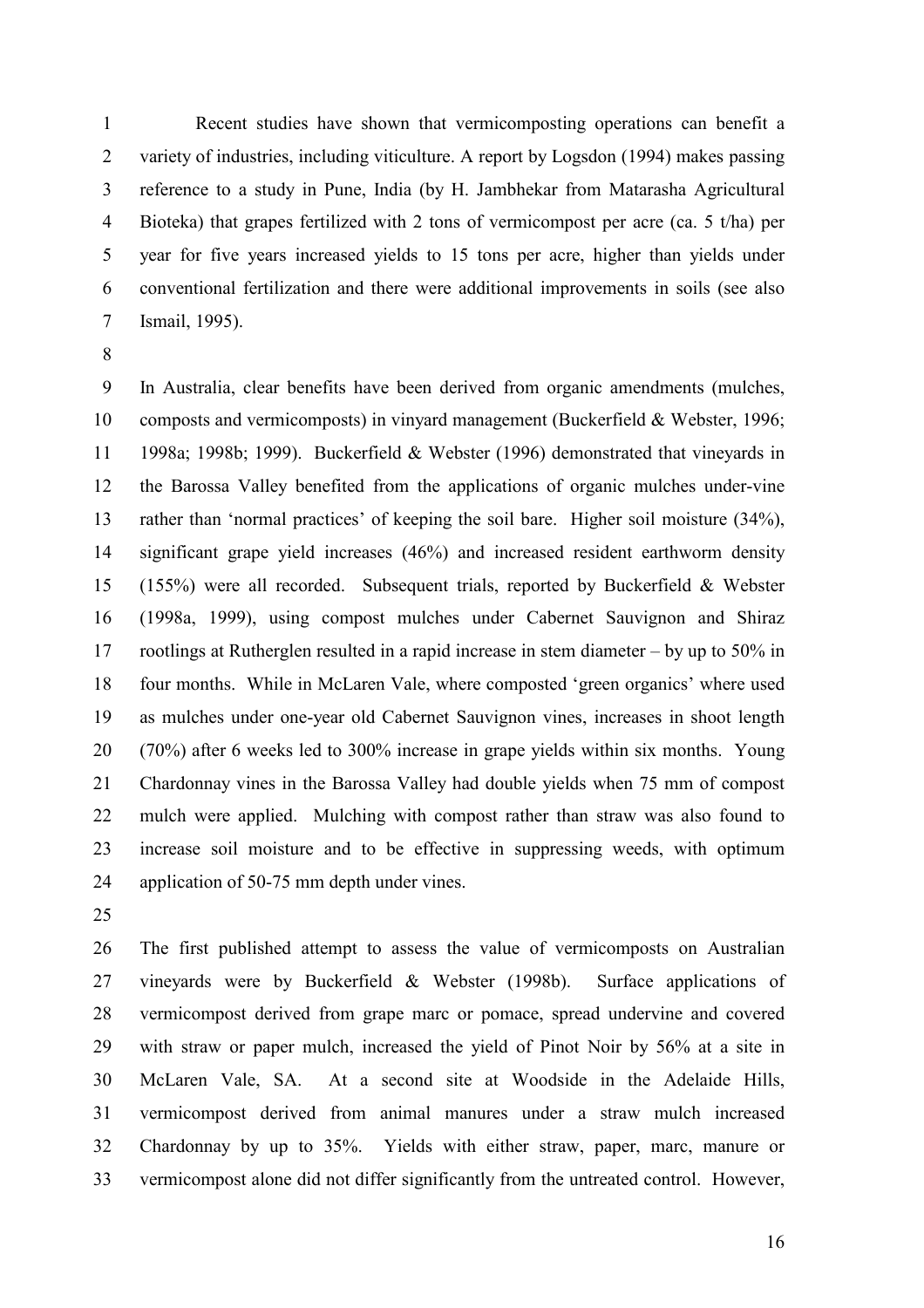1 Buckerfield (pers. comm. August, 1999) has subsequently found sustained yield 2 increase from this initial treatment of up to 35% in the subsequent two years harvests.

3

## 4 Conclusions

5 Early experiments that demonstrated the potential benefits of vermicomposting 6 organic 'wastes' for increasing rates of stabilization and for production of useable 7 products have not been extensively adopted. Various pilot trials and schemes were 8 initiated to put theory into practice, few of which succeeded for more than a short 9 while. Reasons for failure have varied but perhaps the main causes were inability to 10 maintain suitable conditions for earthworm survival. These conditions include 11 regulation of suitable food supplies, temperatures, moisture levels, aeration, and 12 control of contaminants. Only recently have more prolonged and viable operations 13 existed, these serving as demonstration facilities for this developing technology.

14 Vermicomposting relies almost entirely on one earthworm, Eisenia fetida, a 15 generalist able to tolerate wide variations in environmental conditions compared to 16 other species. Only a small fraction of the four thousand species of earthworms 17 known from around the world have been studied with regards their vermicomposting 18 potential. Those species that have been investigated appear to have very different 19 behaviours and requirements, making them suitable for particular conditions and 20 climates. Regardless of these differences, unless a species has better handling 21 properties than *Eisenia fetida* then it is unlikely to be widely exploited commercially.

22 Assuming the environment could be maintained suitable for earthworm 23 survival with sufficient precision, there then remains problems of contamination by 24 heavy metals, pesticides, pathogens and weeds. The importance for each of these 25 depends on the particular composition and screening of the source material. Levels of 26 toxins and pathogens require monitoring, both before and after processing. Heavy 27 metals are perhaps of greatest concern, and it may be possible to exploit some aspect 28 of earthworm behaviour for their removal. Processing by the earthworms may alter 29 the solubility or stability of some heavy metals, or perhaps enhance other physical, 30 chemical or microbial means of removal (eg. Tyagi and Couillard, 1991). 31 Accumulation of pesticide may be slightly less problematical in the short term as these 32 chemicals and their metabolites often have known rates and products of decay. 33 Earthworms may be used in combination with conventional composting techniques to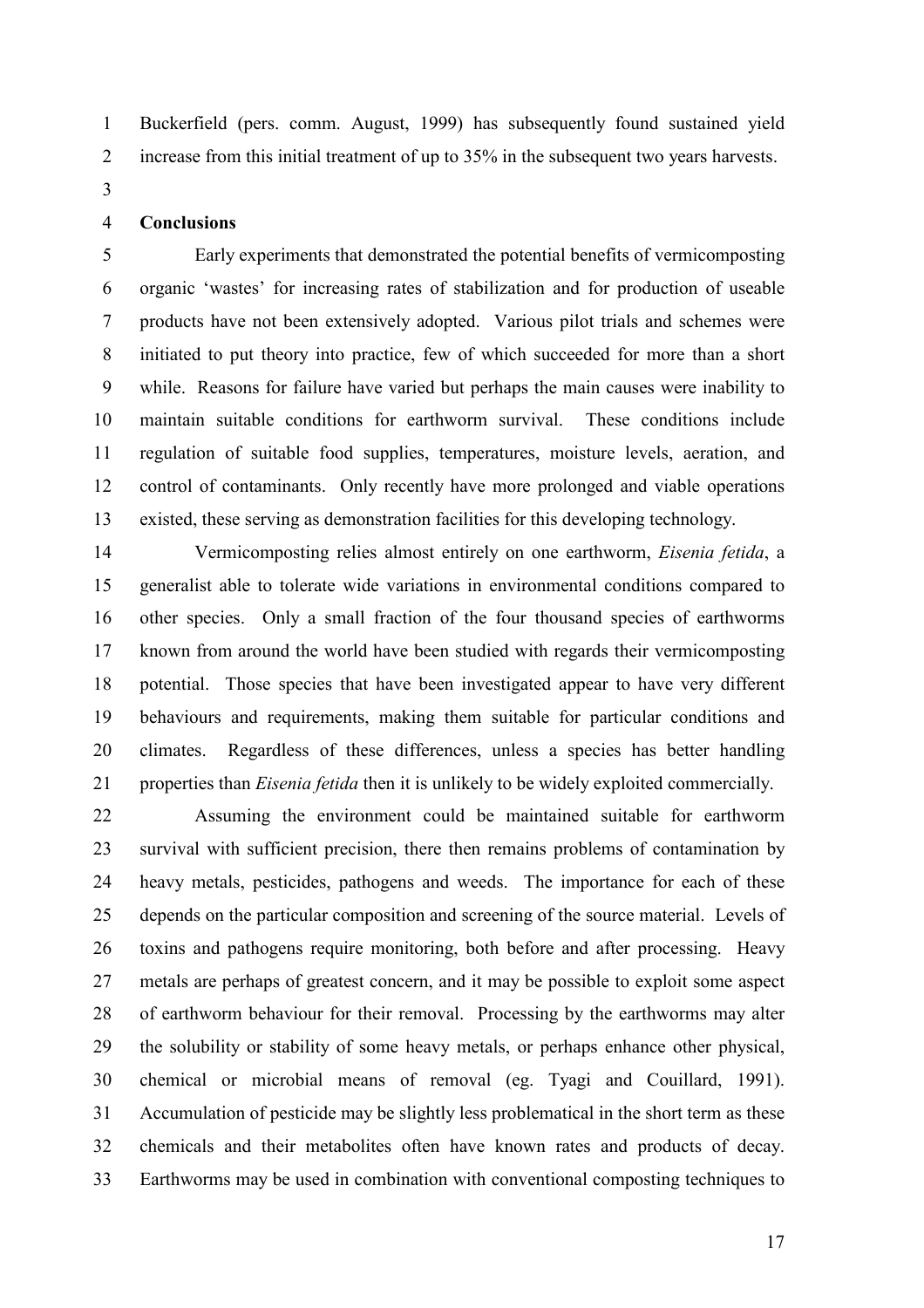1 reduce pathogens and weeds, although the temperatures involved are incompatible for 2 earthworm survival.

3 A major obstacle for greater uptake of vermicomposting is the need to prove 4 that the products are safe, reliable, and acceptable. Caution is required when 5 promoting potenitial benefits, since over-stated claims and 'snake oil' selling damage 6 the credibility of this industry in its infancy.

7 Rigorous scientific studies are indicating that vermicomposting of municipal 8 and farm wastes may be a suitable option for production of beneficial products. 9 Composition and consistency of these products would largely depend on the 10 composition of the initial waste materials and of any materials with which they are 11 combined. As for sludge treatment, there would be a requirement to constantly 12 monitor nutrients and contaminants, in both the raw materials and the final products, 13 and to prevent pathogen regrowth. There is a concurrent need for more extensive 14 investigation on the range and rates of applications of vermicomposts so that 15 restrictions and recommendations can be formulated.

16

## 17 References

- 18 Anon.,1994. Interim code of practice for use and disposal of biosolids products. Draft 19 - June, 1994. Environment Protection Authority of New South Wales.
- 20 Andersen, C., 1979. Cadmium, lead and calcium content, number and biomass, in 21 earthworms (Lumbricidae) from sewage sludge treated soil. Pedobiologia, 19, 22 309-319.
- 23 Andersen, C. and Laursen, J., 1982. Distribution of heavy metals in Lumbricus 24 terrestris, Aporrectodea longa and A. rosea measured by atomic absorbtion 25 and X-ray fluorescence spectrometry. Pedobiologia, 24, 347-356.
- 26 Applehof, M., 1981. Workshop on the Role of Earthworms in the Stabilization of 27 Organic Residues. Volume 1, Proceedings. Beech Leaf Press. Kalamazoo, 28 Michigan. Pp 315.
- 29 Beyer, W.N., 1981. Metals and Terrestrial Earthworms (Annelida: Oligochaeta). In: 30 Applehof, M. (Ed.), 1981. Workshop on the Role of Earthworms in the 31 Stabilization of Organic Residues. Volume 1, Proceedings. Beech Leaf Press. 32 Kalamazoo, Michigan. Pp 135-150.
- 33 Beyer, W.N. and Gish, C.D., 1980. Persistence in earthworms and potential hazards to 34 birds of soil applied DDT, dieldrin and heptachlor. J. Appl. Ecol., 17, 295-307.
- 35 Bird, S.J.G. and Hale, I.M., 1982. Development of vermicomposting operations at a 36 prototype plant. Consultants' report to A.E. Burgess, Waste Control Divsion, 37 Environment Canada, Ottawa, Ontario. Pp. 175.
- 38 Brown, A.W.A.1978. Ecology of Pesticides. John Wiley and Sons, New York.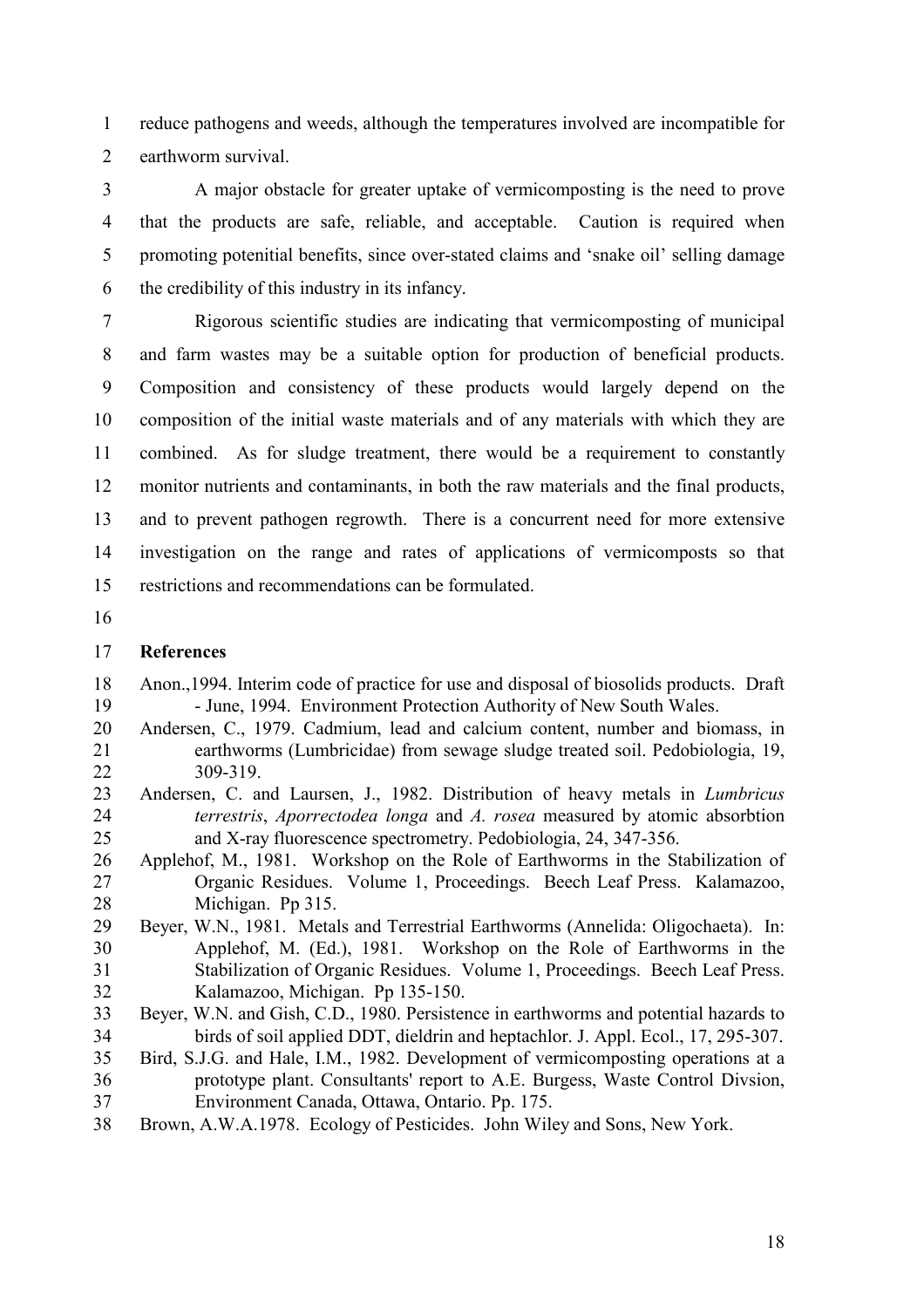- 1 Brown, B.A. and Mitchell, M.J., 1981. Role of the earthworm, Eisenia foetida, in 2 affecting the survival of Salmonella enteritidis ser. typhimurium. Pedobiologia 3 22, 434-438.
- 4 Bruzewitz, G, 1959. Studies on the influence of earthworms on numbers of species 5 and role of micro-organisms in soils. Arch. Mikrobiol. 33, 52-82 [In german].
- 6 Buchanan, M.A., Russell, G. and Block, S.D., 1988. Chemical characterization and 7 nitrogen mineralization potentials of vermicompost derived from differing 8 organic wastes. In: Edwards, C.A. and Neuhauser, E.F. (Eds.), 1988.<br>9 Earthworms in Waste and Environmental Management. SPB Academic 9 Earthworms in Waste and Environmental Management. SPB Academic 10 Publishing bv, The Hague. Pp 231-239.
- 11 Buckerfield, J.C., and Webster, K. A., 1996. Earthworms, mulching, soil moisture 12 and grape vields. Aust. N.Z. Wine Ind. Jour. Vol 11(1), 47-53.
- 13 Buckerfield, J.C., and Webster, K. A., 1998a. Compost as mulch for managing young vines. The Australian Grapegrower & Winemaker, October, 1998, 75-78. Australian Grapegrower & Winemaker, October, 1998, 75-78.
- 15 Buckerfield, J.C., and Webster, K. A., 1998b. Worm-worked waste boosts grape 16 yields – prospects for vermicompost use in vineyards. Aust. N.Z. Wine Ind. Jour. 17 Vol 13(1), 73-76.
- 18 Buckerfield, J.C., and Webster, K. A. (1999). Compost as mulch for vineyards. The Australian 19 Grapegrower & Winemaker, Annual Technical Issue. 1999, 112-118. 19 Grapegrower & Winemaker, Annual Technical Issue. 1999, 112-118.
- 20 Buckerfield, J.C., Flavel, T.C., Lee, K.E. and Webster, K.A., 1999. Vermicompost in 21 soilid and liquid forms as a plant-growth promoter. Pedobiologia, 43, 753-759.
- 22 Carter, G.S., Kenney, E.A., Guthrie, T.F., and Timmenga, H., 1983. Heavy metals in 23 earthworms in non-contaminated and contaminated agricultural soil from near 24 Vancouver, Canada. In: Satchell, J.E. (Ed.) Earthworm Ecology. Chapman and 25 Hall, London. Pp. 267-274.<br>26 Chan, P.L.S. and Griffiths, D.A., 1988. T
- 26 Chan, P.L.S. and Griffiths, D.A., 1988. The vermicomposting of pre-treated pig manure. Biol. Wastes.<br>27 24, 57-69. 27 24, 57-69.
- 28 Collier, J., 1978. Use of earthworms in sludge lagoons. In: R. Hartenstein (Ed.). 29 Utilization of Soil Organisms in Sludge Management. Natl. Tech. Inf. Services, 30 PB286932. Springfield, Virginia, Pp 131-133.
- 31 Collier, J. and Livingstone, D., 1981. Conversion of municipal wastewater treatment 32 plant residual sludges into earthworm castings for use as a fertile topsoil.<br>33 Report to U.S. National Science Foundation. Appropriate Technology Program. 33 Report to U.S. National Science Foundation, Appropriate Technology Program. 34 Grant No. ENV77-16832 A01.
- 35 Day, G.M., 1950. Influence of earthworms on soil micro-organisms. Soil Sc. 69,
- 36 175-184.
- 37 Dominguez, J., Edwards, C.A., and Subler, S., 1997. A comparison of
- 38 vermicomposting and composting. BioCycle, April 1997, 57-59.
- 39 Eastman, B.R., 1999. Achieving pathogen stabilization using vermicomposting. 40 Biocycle, November, 1999, 62-64.
- 41 (http://gnv.fdt.net/~windle/reference/nov99.htm).
- 42 Edwards, C.A., 1981. Earthworms, Soil Fertility and Plant Growth. In: Applehof, M. 43 (Ed.). Workshop on the Role of Earthworms in the Stabilization of Organic 44 Residues. Volume 1, Proceedings. Beech Leaf Press. Kalamazoo, Michigan. 45 Pp 61-85.
- 46 Edwards, C.A. 1988. Breakdown of animal, vegetable and industrial organic wastes 47 by earthworms. In: Edwards, C.A. and Neuhauser, E.F. (eds), 1988. 48 Earthworms in Waste and Environmental Management. SPB Academic 49 Publishing bv, The Hague. Pp 21-31.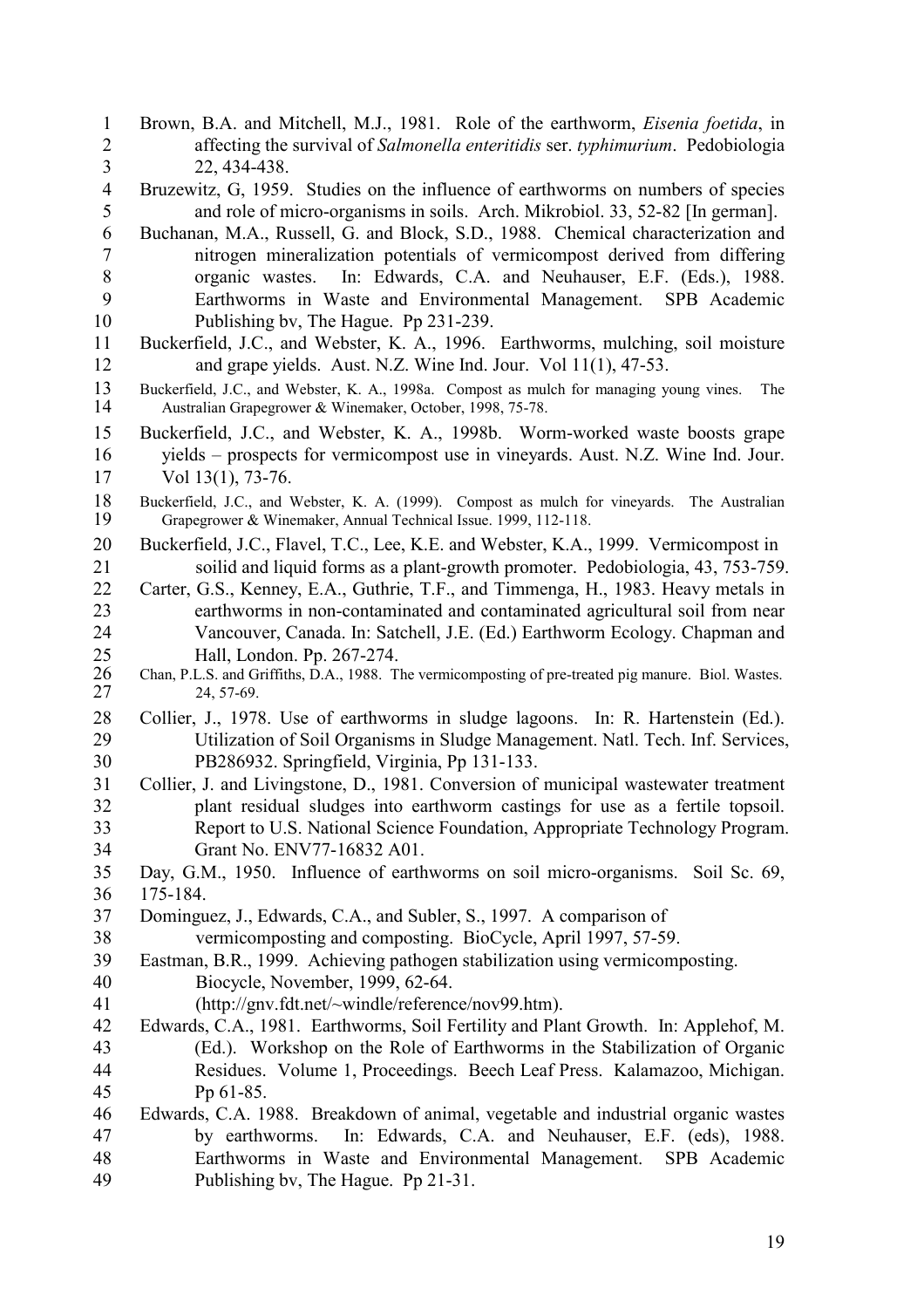1 Edwards, C.A. and Bater, J.E. 1992. The use of earthworms in environmental 2 management. Soil Biol. Bichem. 24, 1683-1689. 3 Edwards C.A. and Burrows, I. 1988. The potential of earthworm compost as plant 4 growth media. In: Edwards, C.A. and Neuhauser, E.F. (eds), 1988. 5 Earthworms in Waste and Environmental Management. SPB Academic 6 Publishing bv, The Hague. Pp 211-220. 7 Edwards, C.A. and Lofty, J.R. 1977. Biology of Earthworms. Second edition. 8 Chapman and Hall, London.<br>9 Edwards. C.A. and Thompson. A.F 9 Edwards, C.A. and Thompson, A.R. 1973. Pesticides and the soil fauna. Residue 10 Rev. 45, 1-79. 11 Epstein, E. (1998). Pathogenic health aspects of land application. BioCycle, 12 September, 1998, 62-67. 13 Fleming, T.P. and Richards, K.S. 1982. Localization of adsorbed heavy metals on the 14 earthworm body surface and their retrieval by chelation. Pedobiologia, 23, 15 415-418. 16 Fosgate, O.T. and Babb, M.R. 1972. Biodegradation of animal waste by Lumbricus 17 terrestris. J. Dairy Sci., 55, 870-872. 18 Frederickson, J. and Knight, D. 1988. The use of anaerobically digested cattle solids 19 for vermiculture. In: Edwards, C.A. and Neuhauser, E.F. (eds), 1988. 20 Earthworms in Waste and Environmental Management. SPB Academic 21 Publishing bv, The Hague. Pp 33-47. 22 Graff, O. 1982. Vergleich der Regenswurmaten Eisenia foetida und Eudrilus eugeniae 23 hinsichlich ihrer Eignung zur Proteinwinnung aus Abfallstoffen. Pedobiologia 24 23, 277-282. [In german, english summary]. 25 Graff, O and Makeschin, F. (1980). Crop yield of rye-grass influenced by the 26 excretions of three earthworm species. Pedobiologia 20, 176-180. [In german, 27 english summary]. 28 Haimi, J. and Huhta, V. 1987. Comparison of composts produced from identical 29 wastes by "vermistabilization" and conventional composting. Pedobiologia 30, 30 137-144. 31 Haimi, J., Salminin, J., Huhta, V., Knuutinen, J. and Palm, H. 1992. Bioaccumulation 32 of organochlorine compounds in eathworms. Soil Biol. Biochem. 24, 1699- 33 1703. 34 Handreck, K.A. 1986. Vermicomposts as components of potting media. Biocycle. 35 10/86, 58-62. 36 Handreck, K.A. and Black, N.D., (1994). Growing Media for ornamental plants and 37 turf. UNSW, Sydney. (Revised edition). 38 Hartenstein, R. (ed), 1978. Utilization of Soil Organisms in Sludge Management. 39 Conference Proceedings. U.S. Department of Commerce, National Technical 40 Information Services, PB286932. Springfield, Virginia. Pp 171. 41 Hartenstein, R. 1983. Assimilation by the earthworm Eisenia fetida. In: Satchell, J.E. 42 (ed). 1983. Earthworm Ecology: from Darwin to Vermiculture. Chapman and 43 Hall, London, Pp 297-308. 44 Hartenstein, R. and Hartenstein, F. 1981. Physicochemical changes effected in 45 activated sludge by the earthworm Eisenia fetida. J. Environ. Qual. 10, 377- 46 382. 47 Hartenstein, R. and Mitchell, M.J. 1978. Utilization of Earthworms and 48 Microorganisms in Stabilization, Decontamination and Detoxification of 49 Residual Sludges from Treatment of Wastewater, Final Report. U.S.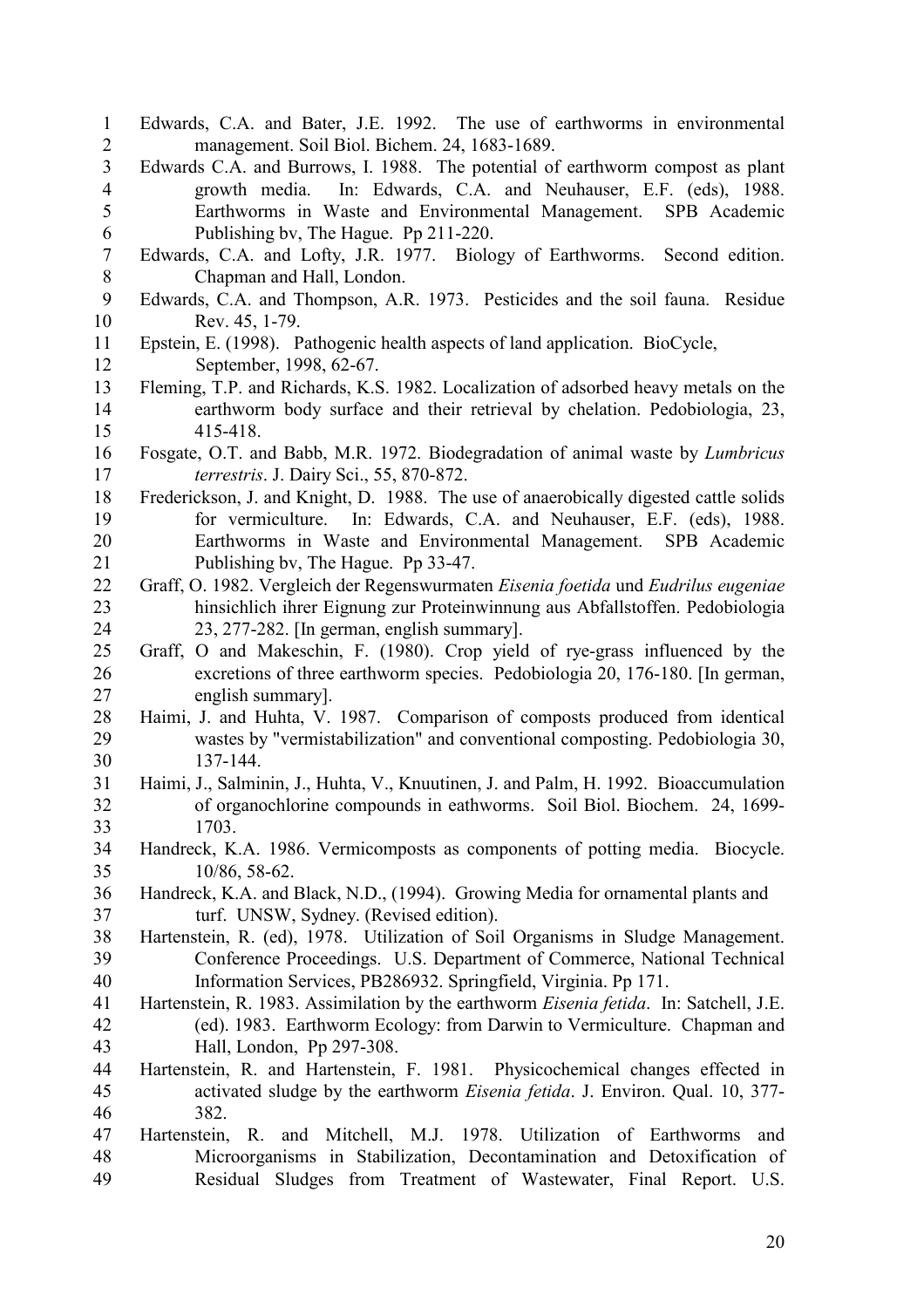| $\overline{c}$<br>286018, Springfield, Virginia, 34 Pp.<br>$\overline{3}$<br>Hartenstein, R., Neuhauser, E. F. and Collier, J. 1980. Accumulation of heavy metals<br>$\overline{\mathcal{A}}$<br>in the earthworm <i>Eisenia foetida</i> . J. Env. Qual. 9, 23-26.<br>5<br>Helmke, P.A., Robarge, W.P., Korotev, R.L. and Schomberg, P.J. 1979. Effects of<br>6<br>soil-applied sewage sludge on concentrations of elements in earthworms. J.<br>$\overline{7}$<br>Environ. Qual., 8, 322-327.<br>$\, 8$<br>Hoitink, H.A.J. (1990). Production of disease suppressive compost and container<br>9<br>mdia, and microorganism culture for use therein. US Patent 4960348. Feb. 13,<br>10<br>1990.<br>11<br>Hoitink, H.A.J., Boehm, M.J., and Hadar, Y. (1993). Mechanisms of suppression of<br>soil-borne plant pathogens in compost-amended substrate. In: Science and<br>12<br>13<br>Engineering of Composting: Design, Environmental, Microbiological and<br>14<br>Utilization Aspects, ed by Harry A.J. Hoitink and Harold M. Keener.<br>15<br>Renaissance Publications, Worthington, Ohio. Pp 601-621.<br>16<br>Hoitink, H.A.J., and Grebus, M.E. (1994). Status of Biological control of plant<br>17<br>diseases with composts. Compost Science & Utilizarion, Spring, 1994, 2(2):<br>18<br>$6-12.$<br>19<br>Hoitink, H.A.J., Y. Inbar, and M.J. Boehm. 1991. Status of compost-amended potting<br>mixes naturally suppressive to soilborne diseases of floricultural crops. Plant<br>20<br>Disease. September. p. 869-873.<br>21<br>22<br>Hoitink, H.A.J., and Kuter, G.A. (1984). Role of composts in suppression of soilborn<br>23<br>plantpathogens of ornamental plants. BioCycle, 25(3): 40-42.<br>Honeycutt, M.E., Roberts, B.L. and Roane, D.S. 1995. Cadmium disposition in the<br>24<br>25<br>earthworm Eisenia fetida. Ecotoxicology and Environmental Safety 30 (2),<br>143-150.<br>26<br>27<br>Ingham, E. (1999). How to recognize (and make) good compost. BioCycle, February,<br>1999: 83-84.<br>28<br>Ireland, M.P. 1983. Heavy metal uptake and tissue distribution in earthworms. In:<br>29 |
|-------------------------------------------------------------------------------------------------------------------------------------------------------------------------------------------------------------------------------------------------------------------------------------------------------------------------------------------------------------------------------------------------------------------------------------------------------------------------------------------------------------------------------------------------------------------------------------------------------------------------------------------------------------------------------------------------------------------------------------------------------------------------------------------------------------------------------------------------------------------------------------------------------------------------------------------------------------------------------------------------------------------------------------------------------------------------------------------------------------------------------------------------------------------------------------------------------------------------------------------------------------------------------------------------------------------------------------------------------------------------------------------------------------------------------------------------------------------------------------------------------------------------------------------------------------------------------------------------------------------------------------------------------------------------------------------------------------------------------------------------------------------------------------------------------------------------------------------------------------------------------------------------------------------------------------------------------------------------------------------------------------------------------------------------------------------------------------------------------------------|
|                                                                                                                                                                                                                                                                                                                                                                                                                                                                                                                                                                                                                                                                                                                                                                                                                                                                                                                                                                                                                                                                                                                                                                                                                                                                                                                                                                                                                                                                                                                                                                                                                                                                                                                                                                                                                                                                                                                                                                                                                                                                                                                   |
|                                                                                                                                                                                                                                                                                                                                                                                                                                                                                                                                                                                                                                                                                                                                                                                                                                                                                                                                                                                                                                                                                                                                                                                                                                                                                                                                                                                                                                                                                                                                                                                                                                                                                                                                                                                                                                                                                                                                                                                                                                                                                                                   |
|                                                                                                                                                                                                                                                                                                                                                                                                                                                                                                                                                                                                                                                                                                                                                                                                                                                                                                                                                                                                                                                                                                                                                                                                                                                                                                                                                                                                                                                                                                                                                                                                                                                                                                                                                                                                                                                                                                                                                                                                                                                                                                                   |
|                                                                                                                                                                                                                                                                                                                                                                                                                                                                                                                                                                                                                                                                                                                                                                                                                                                                                                                                                                                                                                                                                                                                                                                                                                                                                                                                                                                                                                                                                                                                                                                                                                                                                                                                                                                                                                                                                                                                                                                                                                                                                                                   |
|                                                                                                                                                                                                                                                                                                                                                                                                                                                                                                                                                                                                                                                                                                                                                                                                                                                                                                                                                                                                                                                                                                                                                                                                                                                                                                                                                                                                                                                                                                                                                                                                                                                                                                                                                                                                                                                                                                                                                                                                                                                                                                                   |
|                                                                                                                                                                                                                                                                                                                                                                                                                                                                                                                                                                                                                                                                                                                                                                                                                                                                                                                                                                                                                                                                                                                                                                                                                                                                                                                                                                                                                                                                                                                                                                                                                                                                                                                                                                                                                                                                                                                                                                                                                                                                                                                   |
|                                                                                                                                                                                                                                                                                                                                                                                                                                                                                                                                                                                                                                                                                                                                                                                                                                                                                                                                                                                                                                                                                                                                                                                                                                                                                                                                                                                                                                                                                                                                                                                                                                                                                                                                                                                                                                                                                                                                                                                                                                                                                                                   |
|                                                                                                                                                                                                                                                                                                                                                                                                                                                                                                                                                                                                                                                                                                                                                                                                                                                                                                                                                                                                                                                                                                                                                                                                                                                                                                                                                                                                                                                                                                                                                                                                                                                                                                                                                                                                                                                                                                                                                                                                                                                                                                                   |
|                                                                                                                                                                                                                                                                                                                                                                                                                                                                                                                                                                                                                                                                                                                                                                                                                                                                                                                                                                                                                                                                                                                                                                                                                                                                                                                                                                                                                                                                                                                                                                                                                                                                                                                                                                                                                                                                                                                                                                                                                                                                                                                   |
|                                                                                                                                                                                                                                                                                                                                                                                                                                                                                                                                                                                                                                                                                                                                                                                                                                                                                                                                                                                                                                                                                                                                                                                                                                                                                                                                                                                                                                                                                                                                                                                                                                                                                                                                                                                                                                                                                                                                                                                                                                                                                                                   |
|                                                                                                                                                                                                                                                                                                                                                                                                                                                                                                                                                                                                                                                                                                                                                                                                                                                                                                                                                                                                                                                                                                                                                                                                                                                                                                                                                                                                                                                                                                                                                                                                                                                                                                                                                                                                                                                                                                                                                                                                                                                                                                                   |
|                                                                                                                                                                                                                                                                                                                                                                                                                                                                                                                                                                                                                                                                                                                                                                                                                                                                                                                                                                                                                                                                                                                                                                                                                                                                                                                                                                                                                                                                                                                                                                                                                                                                                                                                                                                                                                                                                                                                                                                                                                                                                                                   |
|                                                                                                                                                                                                                                                                                                                                                                                                                                                                                                                                                                                                                                                                                                                                                                                                                                                                                                                                                                                                                                                                                                                                                                                                                                                                                                                                                                                                                                                                                                                                                                                                                                                                                                                                                                                                                                                                                                                                                                                                                                                                                                                   |
|                                                                                                                                                                                                                                                                                                                                                                                                                                                                                                                                                                                                                                                                                                                                                                                                                                                                                                                                                                                                                                                                                                                                                                                                                                                                                                                                                                                                                                                                                                                                                                                                                                                                                                                                                                                                                                                                                                                                                                                                                                                                                                                   |
|                                                                                                                                                                                                                                                                                                                                                                                                                                                                                                                                                                                                                                                                                                                                                                                                                                                                                                                                                                                                                                                                                                                                                                                                                                                                                                                                                                                                                                                                                                                                                                                                                                                                                                                                                                                                                                                                                                                                                                                                                                                                                                                   |
|                                                                                                                                                                                                                                                                                                                                                                                                                                                                                                                                                                                                                                                                                                                                                                                                                                                                                                                                                                                                                                                                                                                                                                                                                                                                                                                                                                                                                                                                                                                                                                                                                                                                                                                                                                                                                                                                                                                                                                                                                                                                                                                   |
|                                                                                                                                                                                                                                                                                                                                                                                                                                                                                                                                                                                                                                                                                                                                                                                                                                                                                                                                                                                                                                                                                                                                                                                                                                                                                                                                                                                                                                                                                                                                                                                                                                                                                                                                                                                                                                                                                                                                                                                                                                                                                                                   |
|                                                                                                                                                                                                                                                                                                                                                                                                                                                                                                                                                                                                                                                                                                                                                                                                                                                                                                                                                                                                                                                                                                                                                                                                                                                                                                                                                                                                                                                                                                                                                                                                                                                                                                                                                                                                                                                                                                                                                                                                                                                                                                                   |
|                                                                                                                                                                                                                                                                                                                                                                                                                                                                                                                                                                                                                                                                                                                                                                                                                                                                                                                                                                                                                                                                                                                                                                                                                                                                                                                                                                                                                                                                                                                                                                                                                                                                                                                                                                                                                                                                                                                                                                                                                                                                                                                   |
|                                                                                                                                                                                                                                                                                                                                                                                                                                                                                                                                                                                                                                                                                                                                                                                                                                                                                                                                                                                                                                                                                                                                                                                                                                                                                                                                                                                                                                                                                                                                                                                                                                                                                                                                                                                                                                                                                                                                                                                                                                                                                                                   |
|                                                                                                                                                                                                                                                                                                                                                                                                                                                                                                                                                                                                                                                                                                                                                                                                                                                                                                                                                                                                                                                                                                                                                                                                                                                                                                                                                                                                                                                                                                                                                                                                                                                                                                                                                                                                                                                                                                                                                                                                                                                                                                                   |
|                                                                                                                                                                                                                                                                                                                                                                                                                                                                                                                                                                                                                                                                                                                                                                                                                                                                                                                                                                                                                                                                                                                                                                                                                                                                                                                                                                                                                                                                                                                                                                                                                                                                                                                                                                                                                                                                                                                                                                                                                                                                                                                   |
|                                                                                                                                                                                                                                                                                                                                                                                                                                                                                                                                                                                                                                                                                                                                                                                                                                                                                                                                                                                                                                                                                                                                                                                                                                                                                                                                                                                                                                                                                                                                                                                                                                                                                                                                                                                                                                                                                                                                                                                                                                                                                                                   |
|                                                                                                                                                                                                                                                                                                                                                                                                                                                                                                                                                                                                                                                                                                                                                                                                                                                                                                                                                                                                                                                                                                                                                                                                                                                                                                                                                                                                                                                                                                                                                                                                                                                                                                                                                                                                                                                                                                                                                                                                                                                                                                                   |
|                                                                                                                                                                                                                                                                                                                                                                                                                                                                                                                                                                                                                                                                                                                                                                                                                                                                                                                                                                                                                                                                                                                                                                                                                                                                                                                                                                                                                                                                                                                                                                                                                                                                                                                                                                                                                                                                                                                                                                                                                                                                                                                   |
|                                                                                                                                                                                                                                                                                                                                                                                                                                                                                                                                                                                                                                                                                                                                                                                                                                                                                                                                                                                                                                                                                                                                                                                                                                                                                                                                                                                                                                                                                                                                                                                                                                                                                                                                                                                                                                                                                                                                                                                                                                                                                                                   |
|                                                                                                                                                                                                                                                                                                                                                                                                                                                                                                                                                                                                                                                                                                                                                                                                                                                                                                                                                                                                                                                                                                                                                                                                                                                                                                                                                                                                                                                                                                                                                                                                                                                                                                                                                                                                                                                                                                                                                                                                                                                                                                                   |
|                                                                                                                                                                                                                                                                                                                                                                                                                                                                                                                                                                                                                                                                                                                                                                                                                                                                                                                                                                                                                                                                                                                                                                                                                                                                                                                                                                                                                                                                                                                                                                                                                                                                                                                                                                                                                                                                                                                                                                                                                                                                                                                   |
| 30<br>Satchell, J.E. (ed). Earthworm Ecology: from Darwin to Vermiculture.                                                                                                                                                                                                                                                                                                                                                                                                                                                                                                                                                                                                                                                                                                                                                                                                                                                                                                                                                                                                                                                                                                                                                                                                                                                                                                                                                                                                                                                                                                                                                                                                                                                                                                                                                                                                                                                                                                                                                                                                                                        |
| 31<br>Chapman and Hall, London, Pp. 247-265.                                                                                                                                                                                                                                                                                                                                                                                                                                                                                                                                                                                                                                                                                                                                                                                                                                                                                                                                                                                                                                                                                                                                                                                                                                                                                                                                                                                                                                                                                                                                                                                                                                                                                                                                                                                                                                                                                                                                                                                                                                                                      |
| 32<br>Ireland, M.P. and Richards, K.S. 1979. The occurrence and localisation of heavy                                                                                                                                                                                                                                                                                                                                                                                                                                                                                                                                                                                                                                                                                                                                                                                                                                                                                                                                                                                                                                                                                                                                                                                                                                                                                                                                                                                                                                                                                                                                                                                                                                                                                                                                                                                                                                                                                                                                                                                                                             |
| metals and glycogen in the earthworms <i>Lumbricus rubellus</i> and <i>Dendrobaena</i><br>33                                                                                                                                                                                                                                                                                                                                                                                                                                                                                                                                                                                                                                                                                                                                                                                                                                                                                                                                                                                                                                                                                                                                                                                                                                                                                                                                                                                                                                                                                                                                                                                                                                                                                                                                                                                                                                                                                                                                                                                                                      |
| <i>rubida</i> from a heavy metal site. Histochemistry, 51, 153-166.<br>34                                                                                                                                                                                                                                                                                                                                                                                                                                                                                                                                                                                                                                                                                                                                                                                                                                                                                                                                                                                                                                                                                                                                                                                                                                                                                                                                                                                                                                                                                                                                                                                                                                                                                                                                                                                                                                                                                                                                                                                                                                         |
| 35<br>Ismail, Sultan, A. (1995) Earthworms in soil fertility management. In Thampan, P.K.                                                                                                                                                                                                                                                                                                                                                                                                                                                                                                                                                                                                                                                                                                                                                                                                                                                                                                                                                                                                                                                                                                                                                                                                                                                                                                                                                                                                                                                                                                                                                                                                                                                                                                                                                                                                                                                                                                                                                                                                                         |
| (ed). "Organic Agriculture". Peekay Tree Crops Development Foundation,<br>36<br>Chochin. Pp 77-100.                                                                                                                                                                                                                                                                                                                                                                                                                                                                                                                                                                                                                                                                                                                                                                                                                                                                                                                                                                                                                                                                                                                                                                                                                                                                                                                                                                                                                                                                                                                                                                                                                                                                                                                                                                                                                                                                                                                                                                                                               |
| 37<br>Kale, R.D., Bano, K. and Krishnamoorthy, R.V. 1982. Potential of Perionyx excavatus<br>38                                                                                                                                                                                                                                                                                                                                                                                                                                                                                                                                                                                                                                                                                                                                                                                                                                                                                                                                                                                                                                                                                                                                                                                                                                                                                                                                                                                                                                                                                                                                                                                                                                                                                                                                                                                                                                                                                                                                                                                                                   |
| 39<br>for utilizing organic wastes. Pedobiologia, 23, 419-425.                                                                                                                                                                                                                                                                                                                                                                                                                                                                                                                                                                                                                                                                                                                                                                                                                                                                                                                                                                                                                                                                                                                                                                                                                                                                                                                                                                                                                                                                                                                                                                                                                                                                                                                                                                                                                                                                                                                                                                                                                                                    |
| Kale, R.D., Mallesan, B.C., Bano, K., Bagyraj, D.J. and Krestzchmar, A. 1992.<br>40                                                                                                                                                                                                                                                                                                                                                                                                                                                                                                                                                                                                                                                                                                                                                                                                                                                                                                                                                                                                                                                                                                                                                                                                                                                                                                                                                                                                                                                                                                                                                                                                                                                                                                                                                                                                                                                                                                                                                                                                                               |
| 41<br>Influence of vermicompost application on the available macronutrients and                                                                                                                                                                                                                                                                                                                                                                                                                                                                                                                                                                                                                                                                                                                                                                                                                                                                                                                                                                                                                                                                                                                                                                                                                                                                                                                                                                                                                                                                                                                                                                                                                                                                                                                                                                                                                                                                                                                                                                                                                                   |
| selected microbial populations in a paddy field. Soil Biology and<br>42                                                                                                                                                                                                                                                                                                                                                                                                                                                                                                                                                                                                                                                                                                                                                                                                                                                                                                                                                                                                                                                                                                                                                                                                                                                                                                                                                                                                                                                                                                                                                                                                                                                                                                                                                                                                                                                                                                                                                                                                                                           |
| Biochemistry, 24(12), 1317-1320.<br>43                                                                                                                                                                                                                                                                                                                                                                                                                                                                                                                                                                                                                                                                                                                                                                                                                                                                                                                                                                                                                                                                                                                                                                                                                                                                                                                                                                                                                                                                                                                                                                                                                                                                                                                                                                                                                                                                                                                                                                                                                                                                            |
| Kaplan, D., Hartenstein, R., Neuhauser, E.F. and Malecki, M.R. 1980a.<br>44                                                                                                                                                                                                                                                                                                                                                                                                                                                                                                                                                                                                                                                                                                                                                                                                                                                                                                                                                                                                                                                                                                                                                                                                                                                                                                                                                                                                                                                                                                                                                                                                                                                                                                                                                                                                                                                                                                                                                                                                                                       |
|                                                                                                                                                                                                                                                                                                                                                                                                                                                                                                                                                                                                                                                                                                                                                                                                                                                                                                                                                                                                                                                                                                                                                                                                                                                                                                                                                                                                                                                                                                                                                                                                                                                                                                                                                                                                                                                                                                                                                                                                                                                                                                                   |
|                                                                                                                                                                                                                                                                                                                                                                                                                                                                                                                                                                                                                                                                                                                                                                                                                                                                                                                                                                                                                                                                                                                                                                                                                                                                                                                                                                                                                                                                                                                                                                                                                                                                                                                                                                                                                                                                                                                                                                                                                                                                                                                   |
| 45<br>Physicochemical requirements in the environment of the earthworm <i>Eisenia</i>                                                                                                                                                                                                                                                                                                                                                                                                                                                                                                                                                                                                                                                                                                                                                                                                                                                                                                                                                                                                                                                                                                                                                                                                                                                                                                                                                                                                                                                                                                                                                                                                                                                                                                                                                                                                                                                                                                                                                                                                                             |
| foetida. Soil Biol. Biochem., 12, 165-171.<br>46                                                                                                                                                                                                                                                                                                                                                                                                                                                                                                                                                                                                                                                                                                                                                                                                                                                                                                                                                                                                                                                                                                                                                                                                                                                                                                                                                                                                                                                                                                                                                                                                                                                                                                                                                                                                                                                                                                                                                                                                                                                                  |
| 47<br>Kaplan, D., Hartenstein, R., Neuhauser, E.F. and Malecki, M.R. 1980b. Role of the<br>48<br>pheretimoid worms Amynthas hawayana and A. rodericensis in soils and                                                                                                                                                                                                                                                                                                                                                                                                                                                                                                                                                                                                                                                                                                                                                                                                                                                                                                                                                                                                                                                                                                                                                                                                                                                                                                                                                                                                                                                                                                                                                                                                                                                                                                                                                                                                                                                                                                                                             |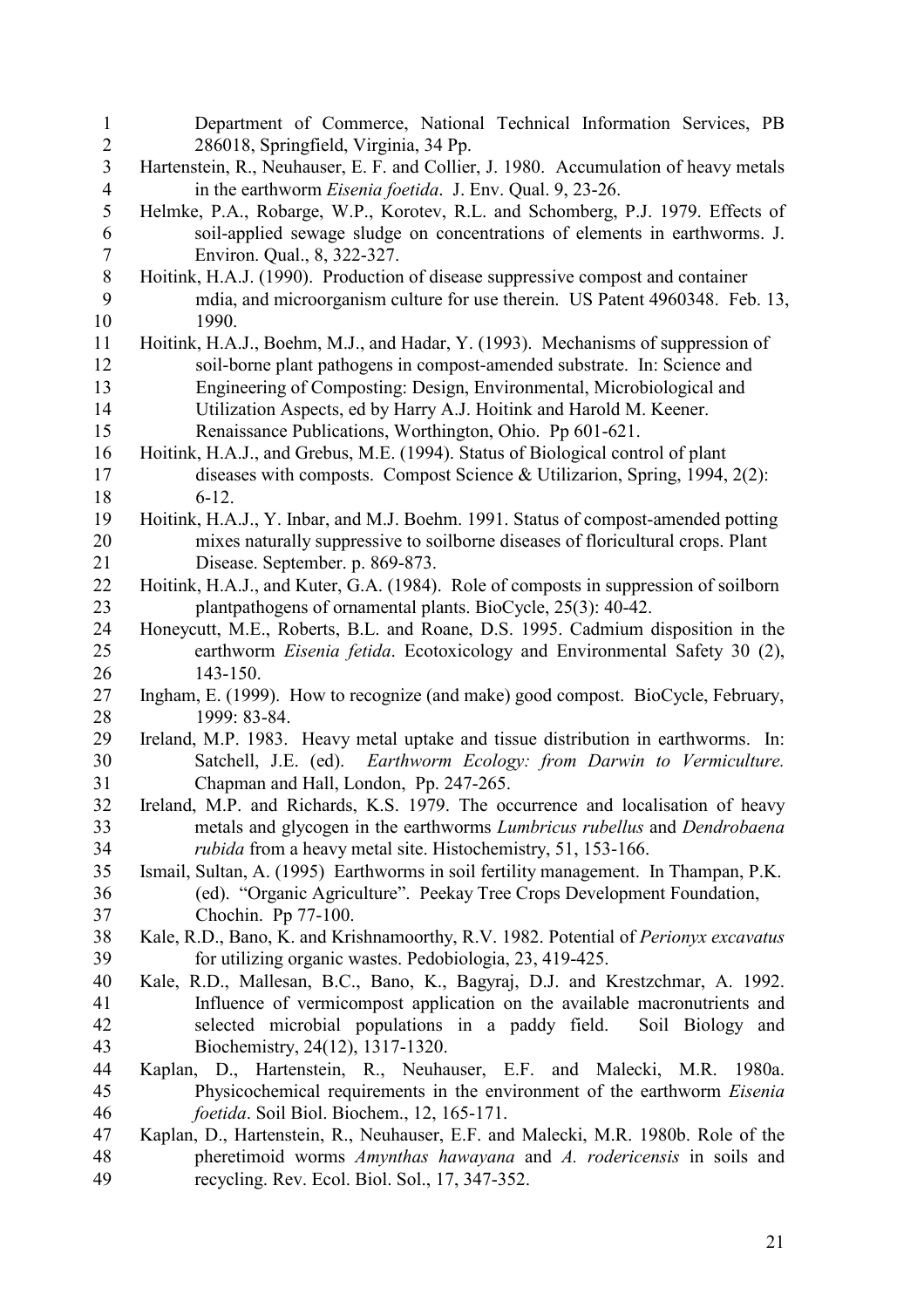1 Kaplan, D., Hartenstein, R. and Neuhauser, E.F. 1980c. Coprophagic relations among 2 the earthworms Eisenia foetida, Eudrilus eugeniae and Amynthas spp. 3 Pedobiologia 20, 74-84. 4 Khan, A.W. 1966. Earthworms of West Pakistan and their utility in soil improvement. 5 Agic. Pak. 17, 192-197. 6 Knight, D. (1989). Nice work for a worm. New Scientist. 8 July, 31-35. 7 Krishnamoorthy, R.V., and Vajranabhaiah, S.N. (1986). Biological activity of 8 earthworm casts. An assessment of plant growth promoter levels in the casts.<br>9 Proc. Indian Acad. Sci. (Anim. Sci.). 95: 341-351. 9 Proc. Indian Acad. Sci. (Anim. Sci.). 95: 341-351. 10 Kreis, B., Edwards, G., Guendet, G. and Tarrabellas, J. 1987. The dynamics of PCBs 11 between earthworm populations and agricultural soils. Pedobiologia 30, 379- 12 388. 13 Lee, K.E. 1985. Earthworms. Their Ecology and Relationships with Soils and Land 14 Use. Academic Press, Sydney. Pp 411. 15 Lee, K.E. 1992. Some trends and opportunities in earthworm research or: Darwin's 16 children - the future of our discipline. Soil Biol. Biochem. 24(12), 1765-1771. 17 Loehr, R.C., Martin, J.H. and Neuhauser, E.F. 1988. Stabilization of liquid municipal 18 sludge using earthworms. In: Edwards, C.A. and Neuhauser, E.F. (eds), 1988. 19 Earthworms in Waste and Environmental Management. SPB Academic 20 Publishing bv, The Hague. Pp 95-110. 21 Logsdon, G. (1994). New horizons for commercial vermiculture. *Biocycle*, October 22 1994: 63-65. 23 Lui, S.X, Xiong, D.Z., Veeresh, G. K., Rajagopal, D. and Viraktamath, C.A. (1991). 24 Studies on the effect of earthworms on the fertility of red-arid soil. In: 25 Proceedings of the  $10<sup>th</sup>$  International Soil Zoology Colloquium, Advances in 26 management and conservation of soil fauna, Bangalore, India August 7-13, 27 1998: 543-546. 28 Lunt, H.A. and Jacobson, H.G.M. 1944. The chemical compostion of earthworm 29 casts. Soil Science, 58, 367-375. 30 Ma, Wei-Chun. 1982. The influence of soil properties and worm-related factors on 31 the concentration of heavy metals in earthworms. Pedobiologia 24, 109-119. 32 Malecki, M.R., Neuhauser, E.F. and Loehr, R.C. 1982. The effect of metals on the 33 growth and reproduction of Eisenia foetida (Oligochaeta, Lumbricidae). 34 Pedobiologia 24, 129-137. 35 Miller, F.C. (1991). Biodegradation of solid wastes by composting. In: Martin, A.M. 36 (ed). 1991. Biological Degradation of Wastes. Elsevier Science Publishers, 37 London. Pp 1-31. 38 Mitchell, M.J., Hornor, S.G. and Abrams, B.I. 1980. Decomposition of sewage sludge 39 in drying beds and the potential role of the earthworm Eisenia foetida. J. 40 Environ. Qual., 9, 373-378. 41 Mitchell, M.J., Mulligan, R.M., Hartenstein, R. and Neuhauser, E.F. 1977. 42 Conversion of sludges into "topsoils" by earthworms. Compost Science. 18(4), 43 28-32. 44 Morgan, J.E. and Morgan, A.J. 1992. Heavy metal concentrations in the tissues, 45 ingesta and faeces of ecophysiologically different earthworm species. Soil 46 Biol. Biochem. 24, 1691-1697. 47 Mori, T. and Kurihara, Y. (1979). Accumulation of heavy metals in earthworms 48 (Eisenia fetida) grown in composted sewage sludge. Sci. Rep. Tohoku Univ., 49 Ser. IV (Biol.) 37, 289-297.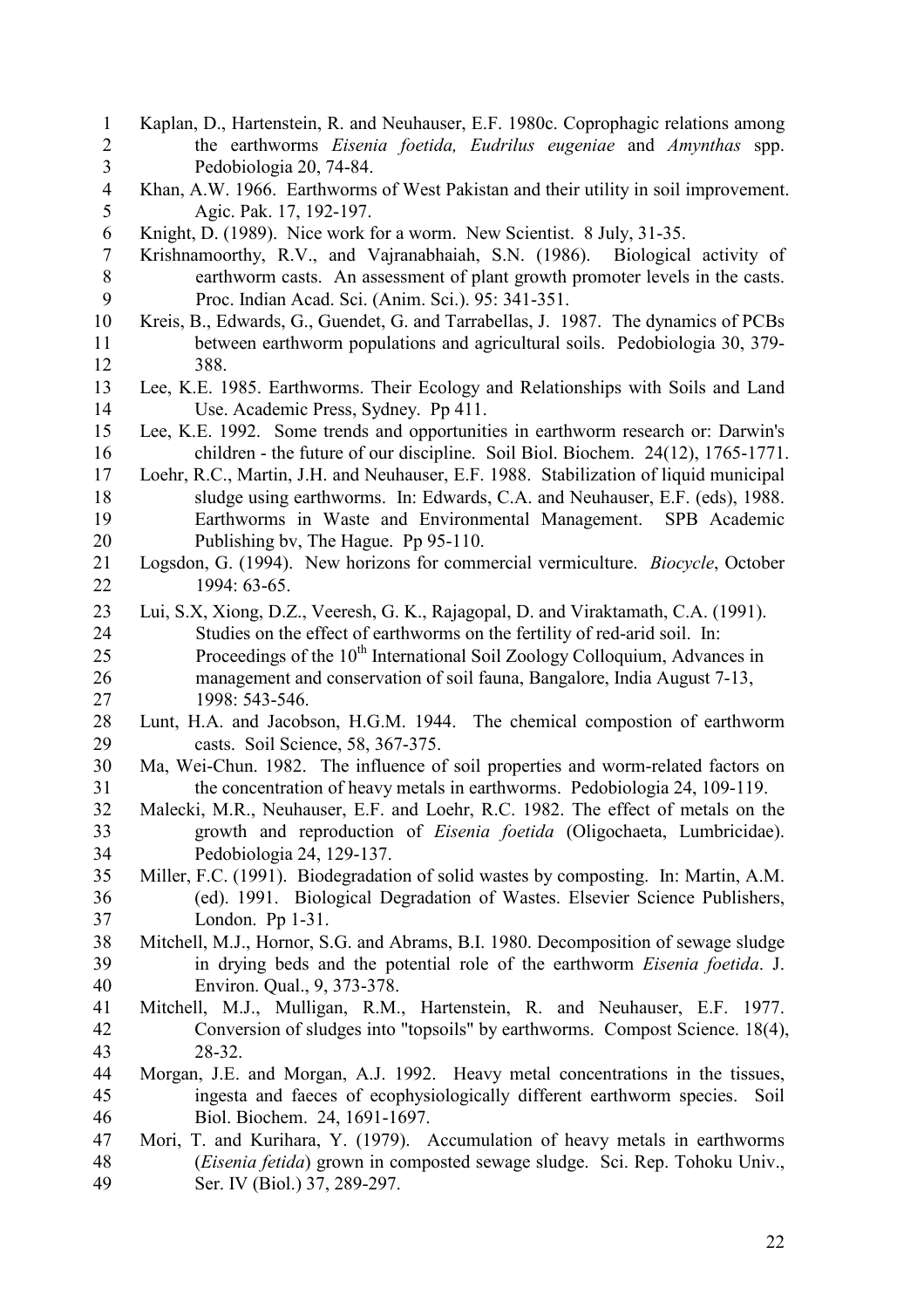1 Neuhauser, E.F., Loehr, R.C. and Malecki, M.R. 1988. The potential of earthworms 2 for managing sewage sludge. In: Edwards, C.A. and Neuhauser, E.F. (eds), 3 1988. Earthworms in Waste and Environmental Management. SPB Academic 4 Publishing bv, The Hague. Pp 9-20. 5 Neuhauser, E.F., Malecki, M.R. and Loehr, R.C. 1984. Growth and reproduction of 6 the earthworm Eisenia fetida after exposure to sublethal concentrations of 7 metals. Pedobiologia 27, 89-97. 8 Nielson, R.L. (1965). Presence of Plant Growth Substances in Earthworms 9 demonstrated by Paper Chromatography and the Whent Pea Test. Nature 10 (London). 208, 1113-1114. 11 Periera, J.C.R., Zambolim, G.M., Matsuoka, K, Acuna, R.S., and Vale, F.X. R. (1998). 12 Survival of Trichoderma harzianum Rifai and Bacillus subtilis Cohn in 13 vermicompost. Summa Phytopathologica. 24, 231-238. 14 Phae, C.G., Saski, M., Shoda, M., and Kubota, H. (1990). Characteristics of Bacillus 15 subtilis isiolated from composts suppressing phytopathogenic microorganisms. 16 Soil Sci. Plant Nutr. 36: 575-586. 17 Pincince, A.B., Donovan, J.F. and Bates, J.E. 1981. Vermicomposting of municipal 18 solid wastes and municipal wastewater sludges. In: Applehof, M. (compiler), 19 1981. Workshop on the Role of Earthworms in the Stabilization of Organic 20 Residues. Volume 1, Proceedings. Beech Leaf Press. Kalamazoo, Michigan. 21 Pp 207-219. 22 Poinar, G.O. 1978. Associations between nematodes (Nematoda) and Olicochaetes 23 (Annelida). Proc Helminth. Soc. Washingon 45, 202-210. 24 Porter, C. (1999). California wineries take major steps to improve vineyards. 25 Biocycle, January, 1999: 59-62. 26 Reddy, M.V. 1988. The effect of casts of Pheretima alexandri (Beddard) on the 27 growth of Vinca rosea, and Oryza sativa L. In: Edwards, C.A. and Neuhauser, 28 E.F. (eds), 1988. Earthworms in Waste and Environmental Management. 29 SPB Academic Publishing bv, The Hague. Pp 241-248. 30 Reinecke, A.J., Viljoen, S.A. and Saayman, R.J. 1992. The suitability of Eudrilus 31 eugeniae, Perionyx excavatus and Eisenia fetida (Oligochaeta) for 32 vermicomposting in Southern Africa in terms of their temperature 33 requirements. Soil Biol. Biochem. 24, 1295-1307. 34 Riggle, D. and Holmes, H. (1994) New Horizons for Commercial Vermiculture. 35 BioCycle, October, 1994: 58-62. 36 Rysavy, B. 1969. Lumbricidae - an important parasitological factor in helminthoses 37 of domestic and wild animals. Pedobiologia. 9, 171-174. 38 Sabine, J.R. 1983. Earthworms as a source of food and drugs. In: Satchell, J.E. (ed). 39 1983. Earthworm Ecology: from Darwin to Vermiculture. Chapman and Hall, 40 London, Pp.285-296. 41 Satchell, J.E. (ed). 1983. Earthworm Ecology: from Darwin to Vermiculture. 42 Chapman and Hall, London,<br>43 Satchell J E 1983a Farthworm n Satchell, J.E. 1983a. Earthworm microbiology. In: Satchell, J.E. (ed). Earthworm 44 Ecology: from Darwin to Vermiculture. Chapman and Hall, London. Pp 351- 45 365. 46 Savalgi, V.P. and Savalgi, V. (1991). Effects of Azospirillum brasilense and 47 earthworm casts as seed treatment on sorghum. Journal of Maharashtra 48 Agricultural Universities, 16(1): 107-108.